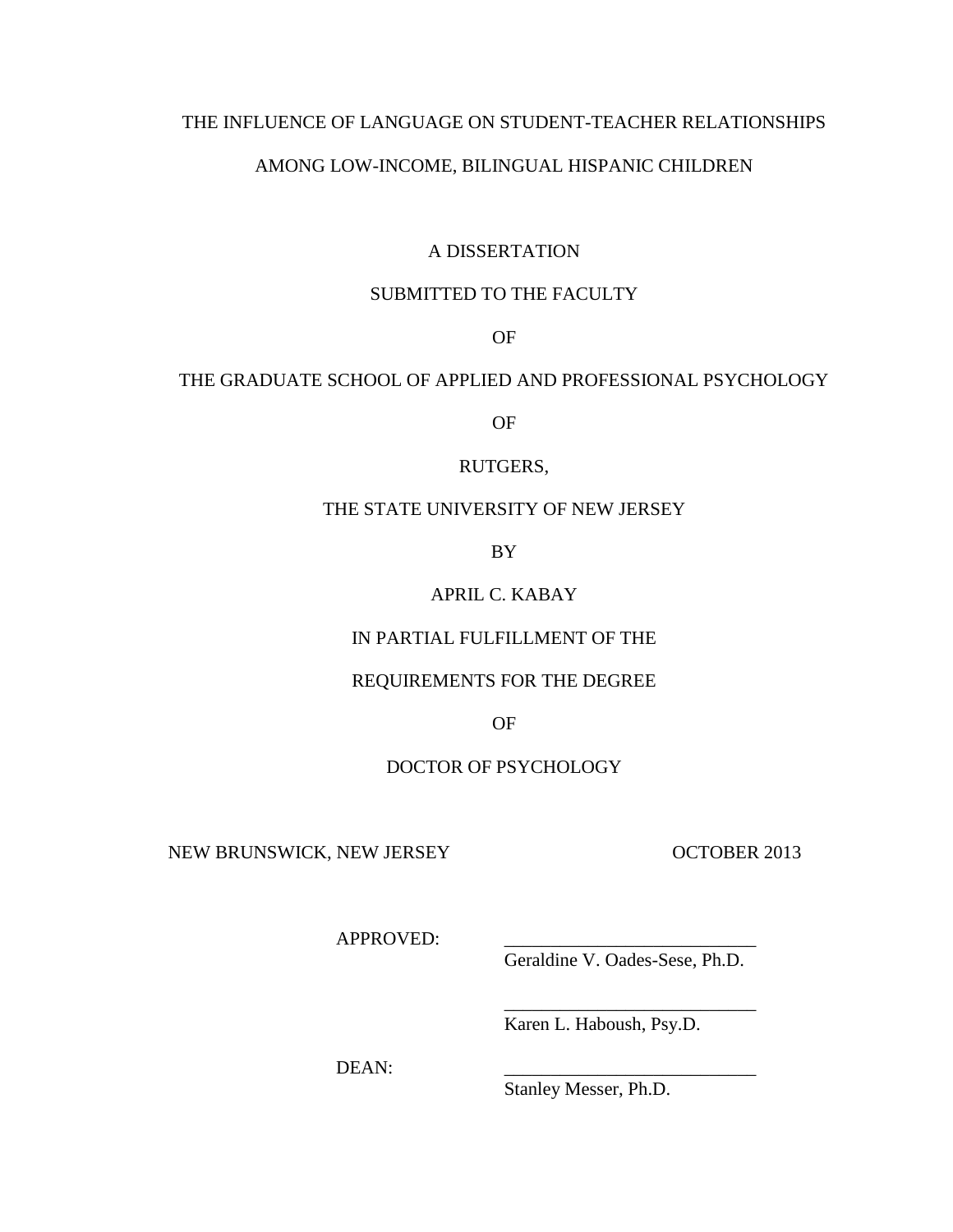Copyright 2013 by April C. Kabay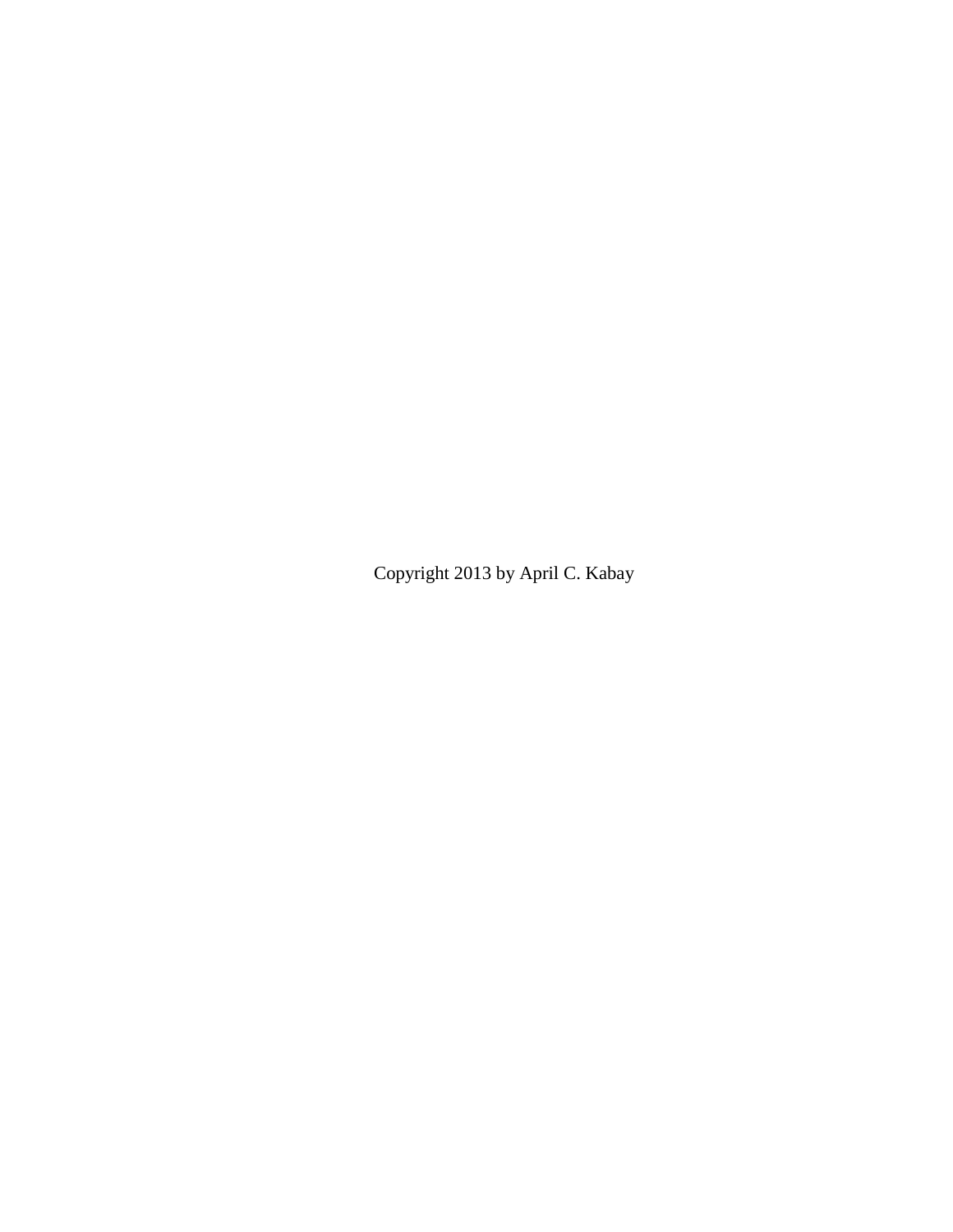### ABSTRACT

<span id="page-2-0"></span>Research shows that positive student-teacher attachment relationships contribute to positive student outcomes including higher academic achievement, better school adjustment, and greater social-emotional functioning. Additionally, these relationships serve as protective factors for disadvantaged children exposed to various life stressors. For young English language learners, language skills and the ability to communicate with teachers influences the development of these relationships, especially in predominately English speaking classrooms. Given the differences in language skills of these children, it is important to understand how language proficiency affects the development of student-teacher relationships. This study examined 313 Hispanic preschool children ages 3 to 5 years old, from low-income families of an urban school district in the Northeast. Findings from hierarchical regression analyses suggest that language proficiency has a significant impact on student-teacher relationships. Teachers tended to rate their relationships as closer with students demonstrating greater English or Spanish proficiency skills than students with low language skills in either language. Additionally, teachers tended to rate their relationships with females as closer and reported experiencing fewer conflicts than with male students. The implications of this study are discussed.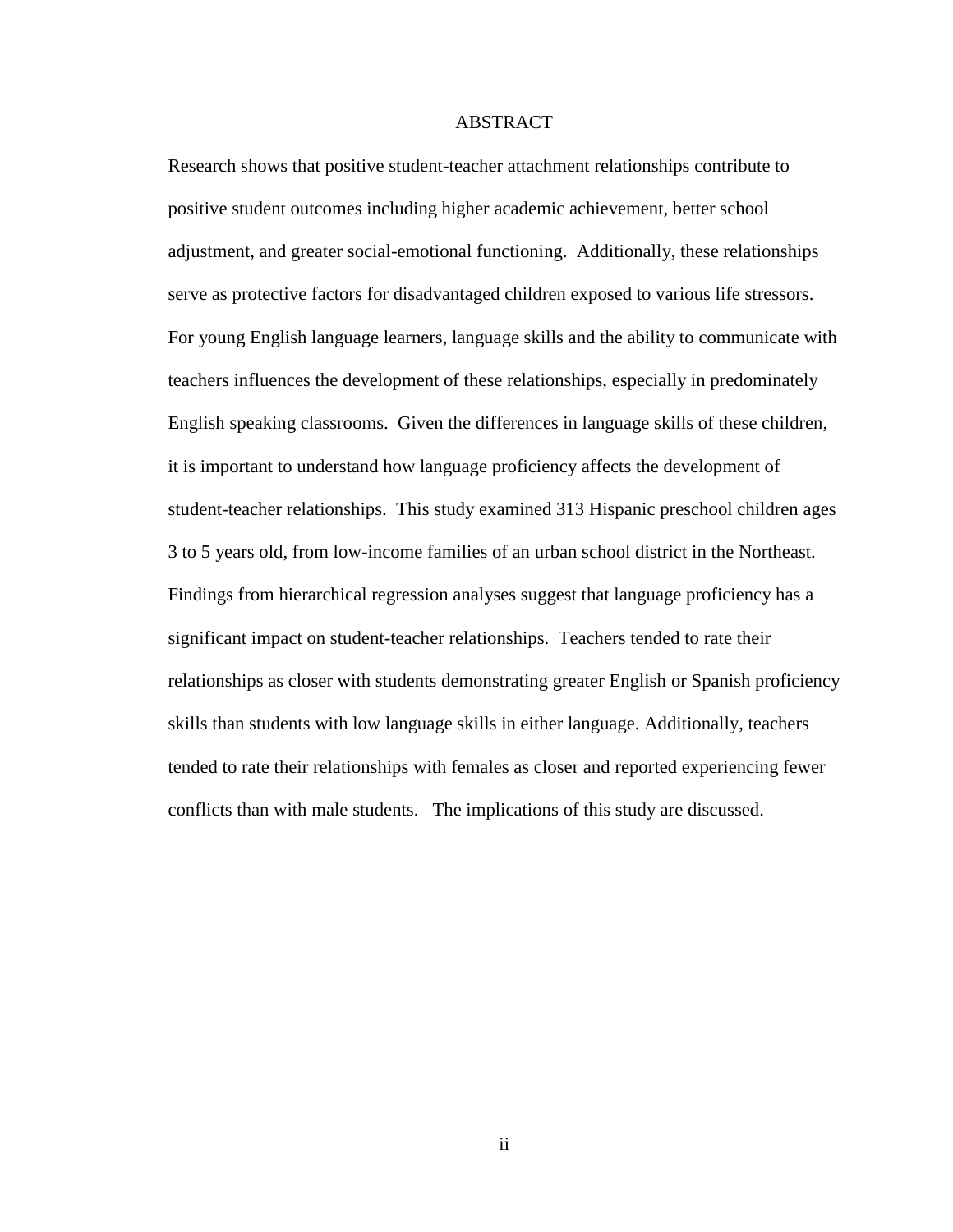### ACKNOWLEDGEMENTS

<span id="page-3-0"></span>First and foremost I would like to thank my dissertation committee, Gerry and Karen, for not only providing me guidance in writing this paper, but for all of your help and support during my time at GSAPP. Gerry, thank you for the invaluable opportunities you have provided me and for the knowledge and skills you have taught me. They have truly shaped my professional development as a school psychologist. As a professor and a mentor, you truly cared about my success as a graduate student. Karen, thank you for all of your advice and guidance. It has been essential to my success at GSAPP, at practicum, and will continue to be crucial as I begin my journey into my career. Thank you for always being supportive of life as a graduate student both inside and outside of GSAPP. I would also like to thank Kathy and Sylvia for keeping me on top of pretty much everything. Your dedication to the students at GSAPP is truly appreciated.

To my friends, thank you for the laughs and the cries that ultimately contributed to my survival in graduate school. I couldn't have done this without each and every one of you.

To my family, thank you for always encouraging me to reach for the stars and make my dreams become a reality. You have taught me the meaning and value of hard work and the importance of perseverance. Thank you for always believing in me. I would not be where I am today if it wasn't for your unconditional love and support and for that I will be forever grateful.

To Marc, I cannot say thank you enough for always supporting my hopes and dreams. From college, to work, to graduate school, you are always beside me cheering me on. Thank you for your patience and understanding as I spent many nights reading

iii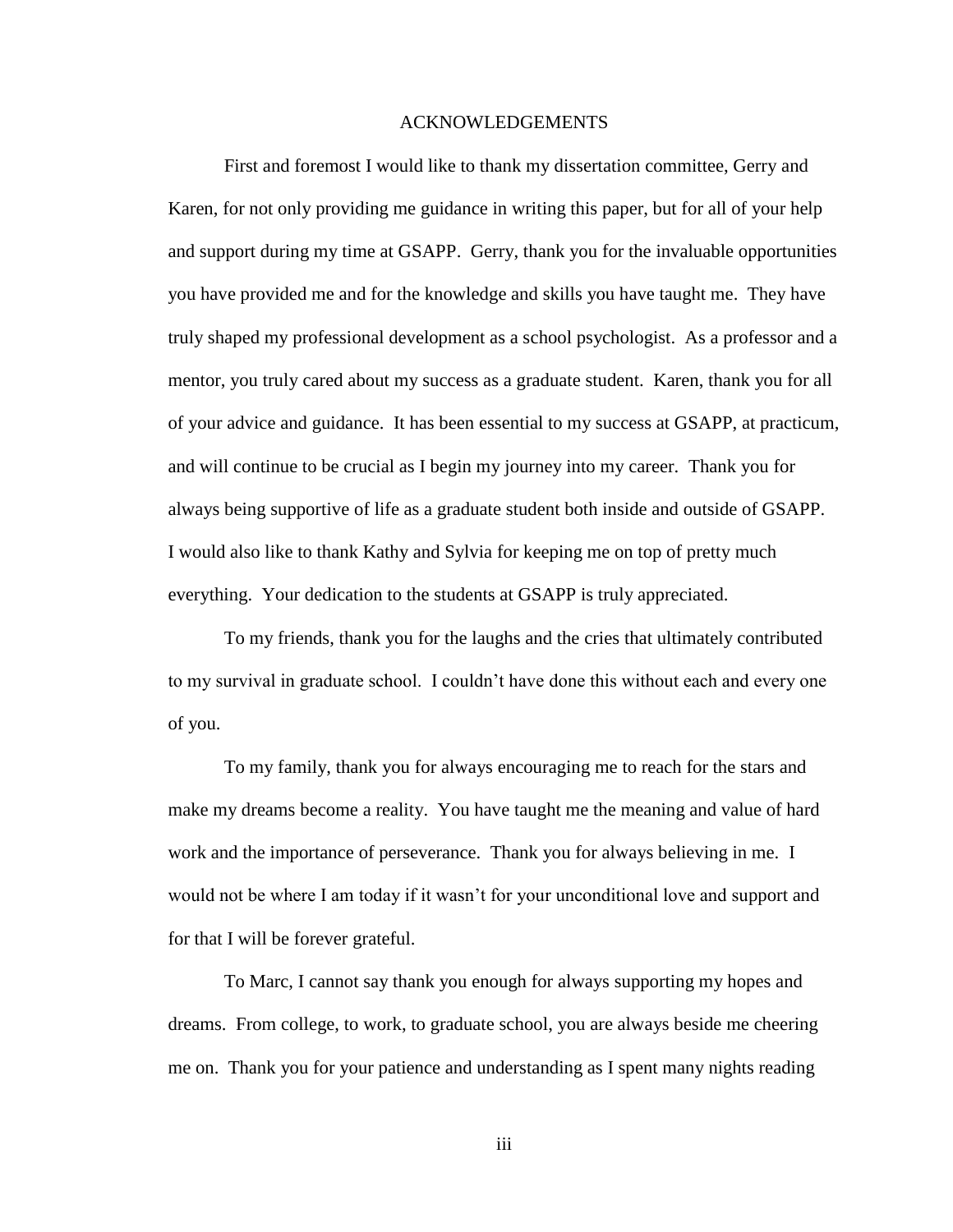and writing and thank you for your humorous efforts to make me laugh as I spent hours stressing about anything and everything. I look forward to continuing to share a lifetime of memories with you.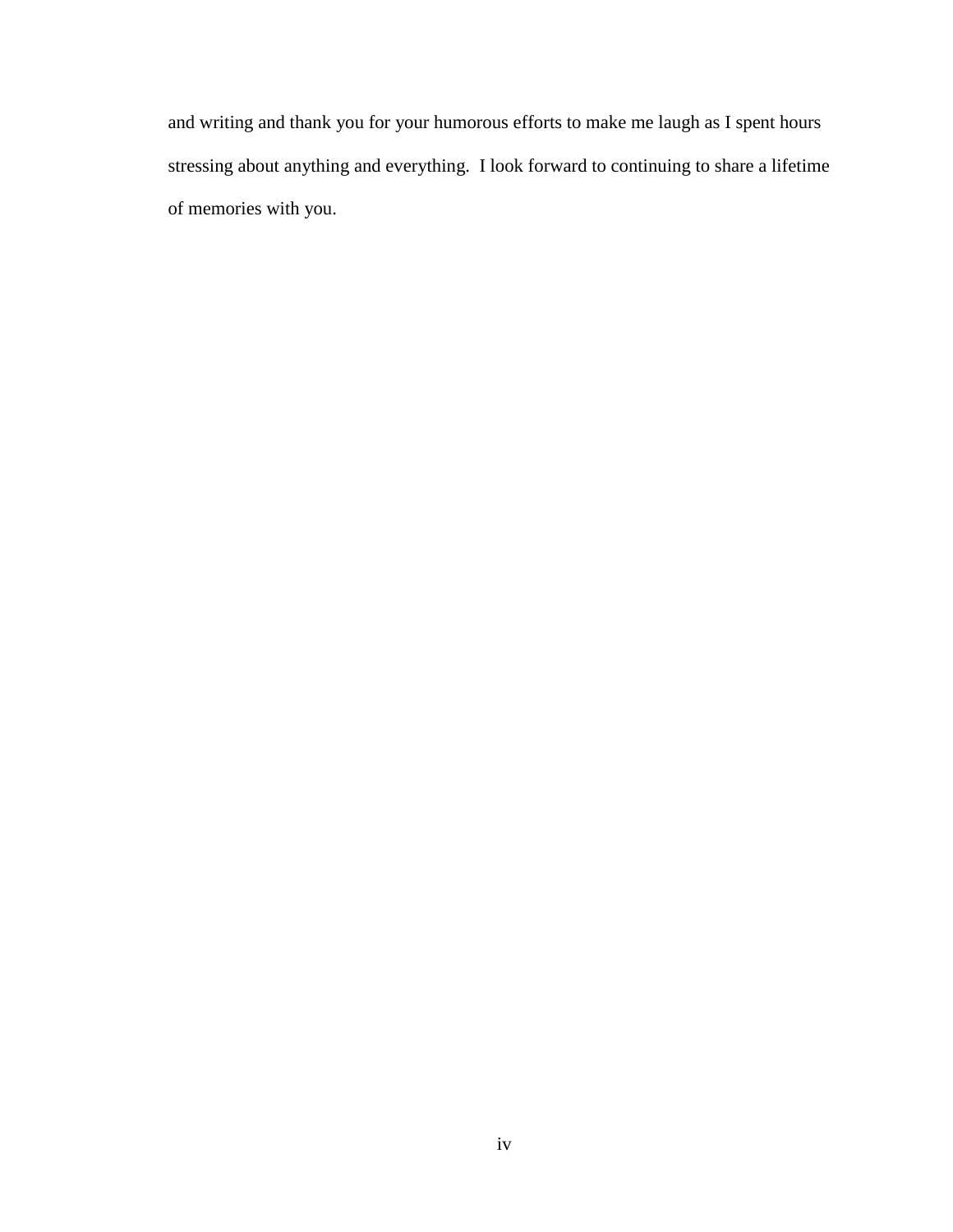# **TABLE OF CONTENTS**

<span id="page-5-0"></span>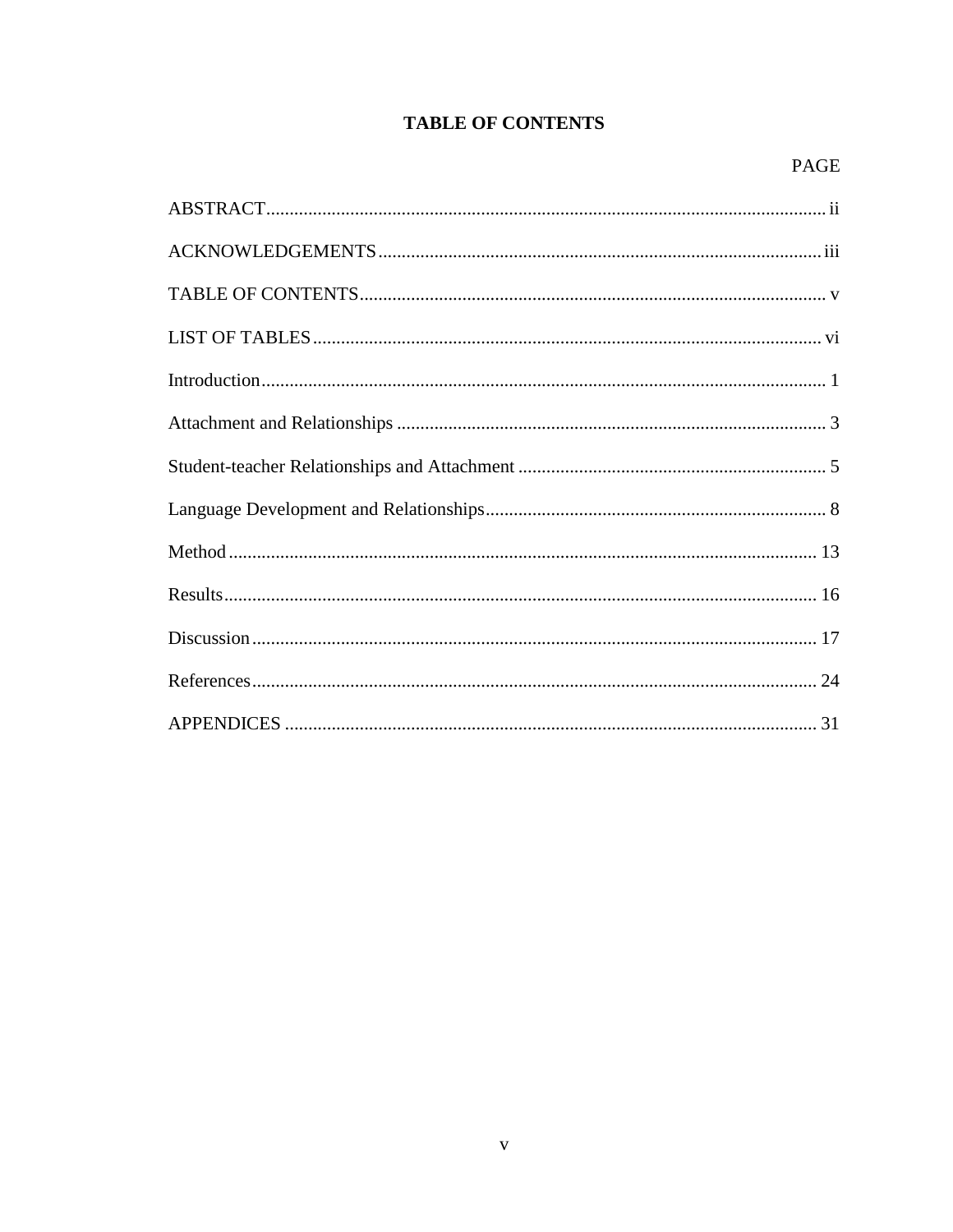# LIST OF TABLES

<span id="page-6-0"></span>

| Table 2 Zero-order Correlations, Means, and Standard Deviations for          |  |
|------------------------------------------------------------------------------|--|
|                                                                              |  |
| Table 3 Hierarchical Multiple Regression Analysis Predicting Student-Teacher |  |
|                                                                              |  |
| Table 4 Hierarchical Multiple Regression Analysis Predicting Student-Teacher |  |
|                                                                              |  |
| Table 5 Hierarchical Multiple Regression Analysis Predicting Student-Teacher |  |
|                                                                              |  |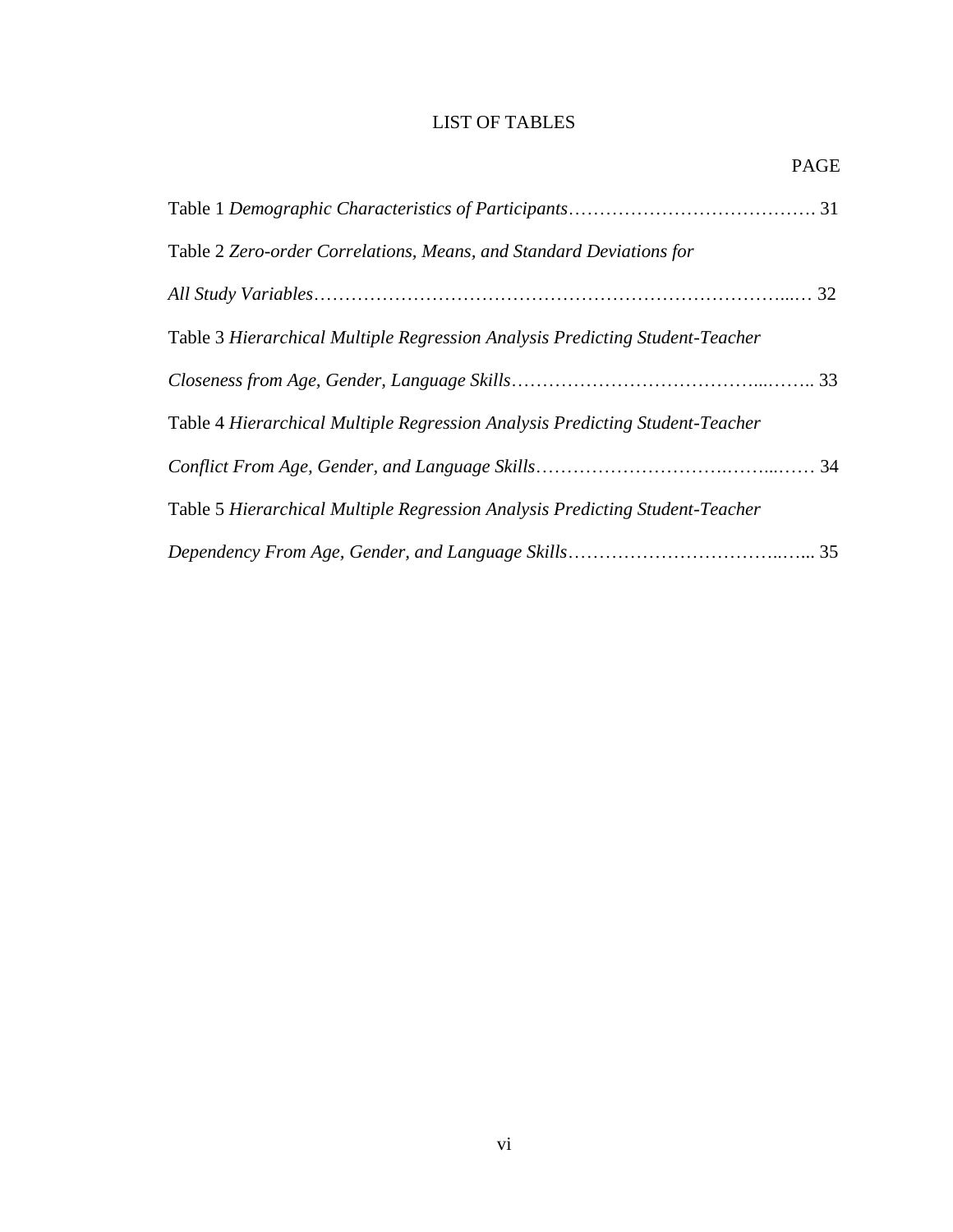### **Introduction**

<span id="page-7-0"></span>Hispanic individuals comprised approximately 15% of the United States population in 2008 (U.S. Census Bureau, 2009). This statistic is larger than any other minority group and is expected to increase more rapidly than other groups, reaching approximately 24% within the next 40 years. Additionally, in 2009, 14.3% of the nation was living at or below the poverty line; Hispanics accounted for 25.3% of this statistic making this group the second largest racial group, by a small margin, living at or below the poverty line (U.S. Census Bureau, 2009).

Despite the increasing size of the Hispanic population in the United States, there remains a lack of research on young Hispanic children living in impoverished conditions. The long lasting effects of poverty expose children to a variety of risk factors which can have detrimental effects on their development. Not only does poverty contribute to intrafamilial stress, it has the potential to create stressful living environments for children by negatively impacting relationships with parents, siblings, and many developmental outcomes later in life. Consequently, children exposed to multiple risk factors during early childhood are more likely to demonstrate academic and social-emotional problems, fewer prosocial skills, and more problem behaviors in later childhood (Burchinal, Roberts, Zeisel, Hennon, & Hooper, 2006). Living in impoverished conditions may exacerbate such risk factors and contribute to maladaptive outcomes. However, research suggests that positive relationships may serve as an important protective factor that can alleviate or buffer the negative effects of such risk factors. In particular, children living in lower-income homes may have better academic outcomes when experiencing higher quality care early in life as compared to those without this protective factor (Dearing,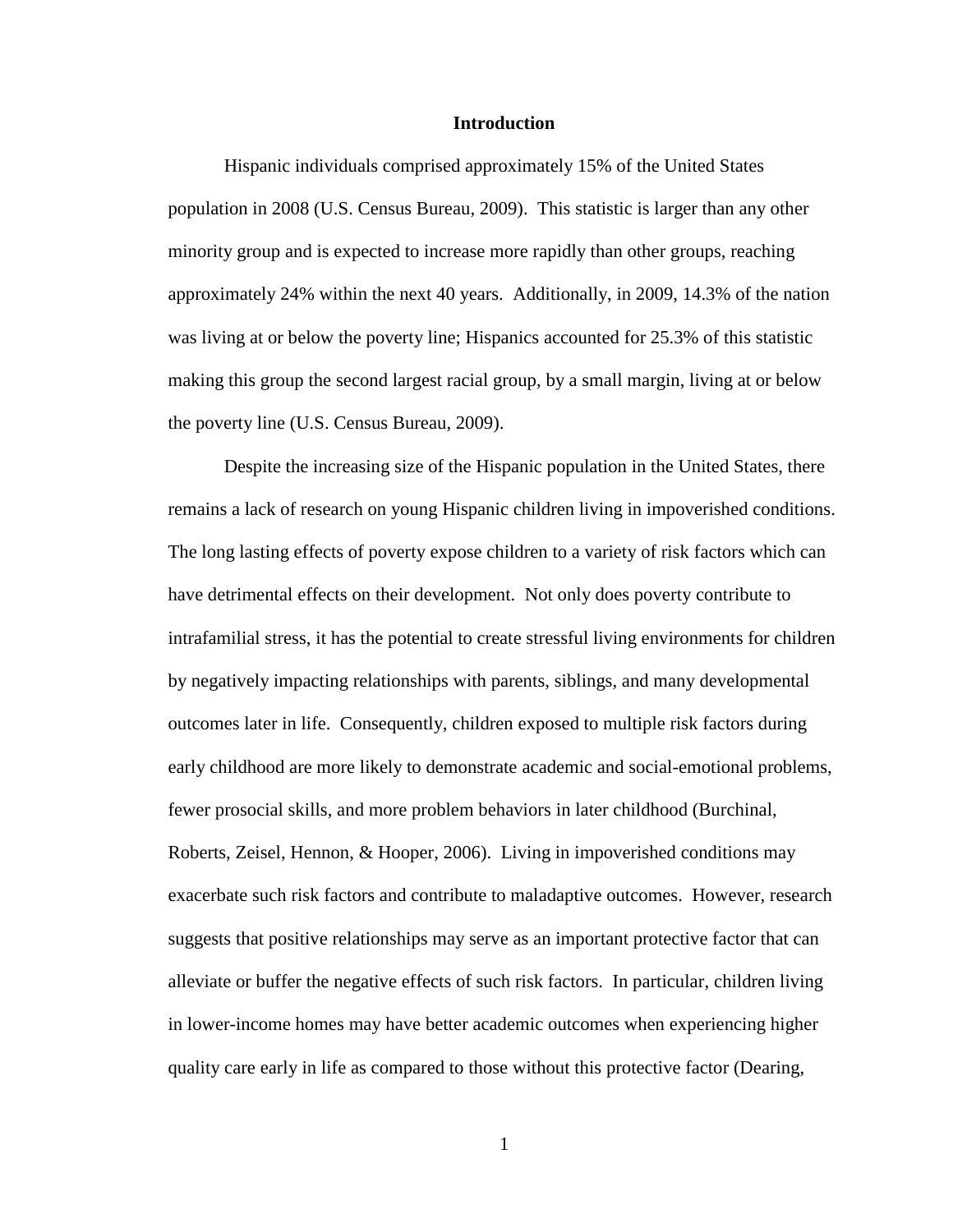McCartney, & Taylor, 2009). Thus, it is important to understand the nature of early relationships in order to best foster positive outcomes for disadvantaged Hispanic children.

Attachment theory highlights the imperative role of a child's early relationships and particularly the long lasting effects they may have. This theory postulates that early relationships are fundamental underpinnings of subsequent relationships and are significantly related to developmental outcomes (Bowlby, 1969/1982, 1973, 1980, as stated by DeMulder et al., 2000). The quality of early relationships provides children with a working framework for interpreting and understanding the world (Sroufe, 1988). Furthermore, attachment relationships in childhood are directly linked to mental health outcomes later in life (Bowlby, 1988). It is important to investigate the features that contribute to protective factors for children in order to facilitate positive outcomes for children. In the lives of children, relationships may serve this purpose in copious ways which is why further research in this area is critical.

Research also suggests that early relationships to caregivers translate to the development of relationships with teachers once children enter school. Positive, secure relationships with teachers have also been linked to several positive outcomes for students (Baker, 2006; Burchinal, Peisner-Feinberg, & Pianta, 2002; Decker, Dona, & Christenson, 2007; Hamre & Pianta, 2001). However, more research is needed to understand how student-teacher relationships develop and what contributes to their quality, especially for bilingual students who may not have developed fluent English language skills in order to successfully verbally communicate with English speaking teachers. It is possible that language and the ability to communicate may influence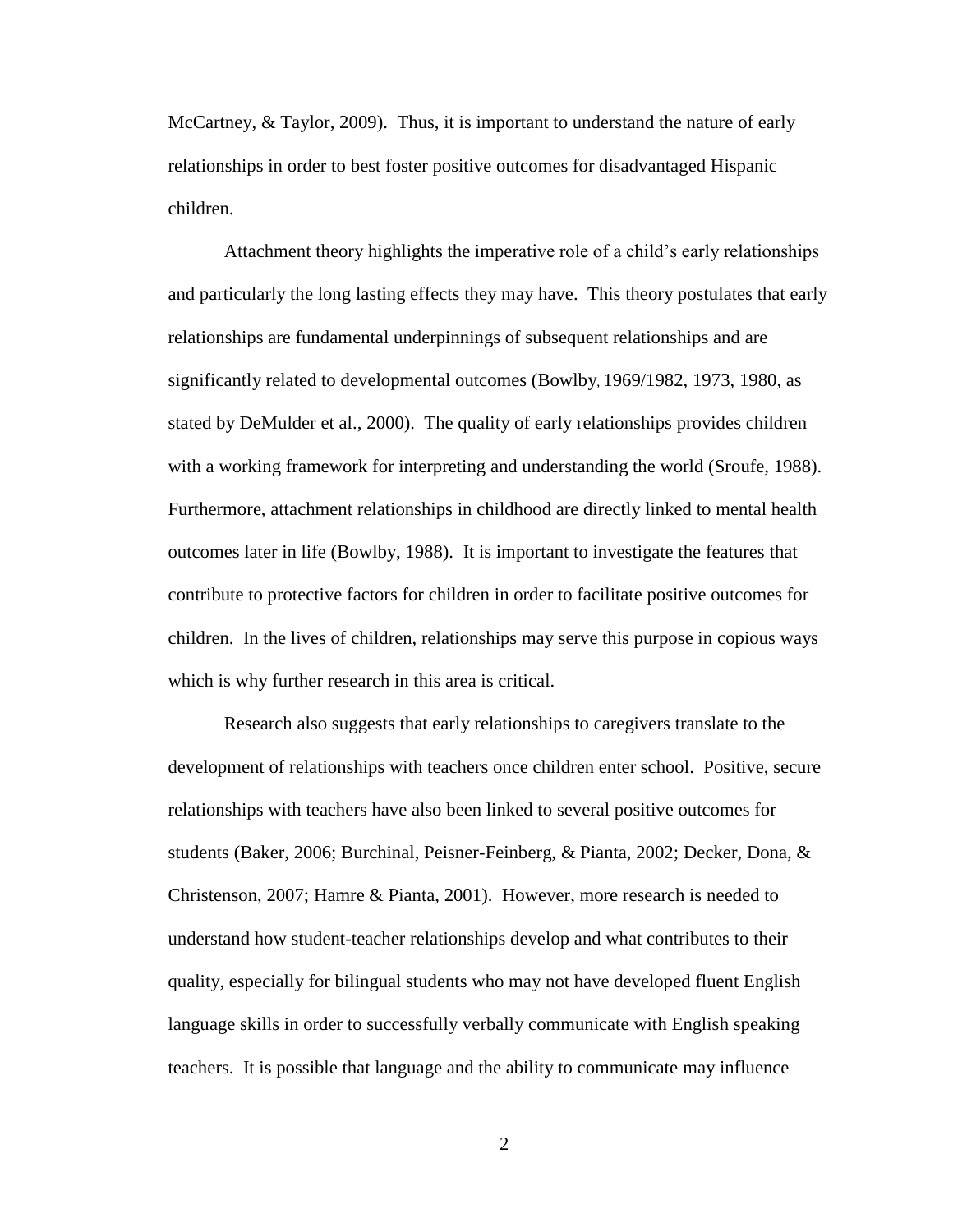interactions between students and teachers and consequently, the development of their attachment relationships.

Language is central to communication and therefore, is likely a key facilitating factor in relationships. While research points to the positive outcomes associated with both language development and student-teacher relationships, it is important to understand the link between the two and also how they influence each other. Studies have highlighted the role of attachment relationships in facilitating bilingual language skills (Oades-Sese & Li, 2011). However, given that 5.5% of the school-age population consists of English language learners (Fleishman  $\&$  Hopstock, 1993), there is little research examining how language abilities foster or impede the student-teacher relationship, particularly in English-Spanish bilingual children who may experience difficulty communicating with English speaking teachers when the children's language proficiency skills are low. Thus, it is important to first define these important early relationships and understand their role in developmental outcomes in order to discuss the role of language ability and how it may influence the development of these relationships or attachments.

#### <span id="page-9-0"></span>**Attachment and Relationships**

Essential to attachment theory is the caregiver's warmth and responsiveness to the child (Bowlby, 1988). This theory posits that the degree to which the early relationship with a caregiver, generally referred to as the mother, is warm, responsive, and supportive is likely to predict two attachment trajectories: secure and insecure attachment. Bowlby (1988) suggests that these attachment patterns in infancy and childhood predict mental functioning (e.g., adjustment) throughout the life span.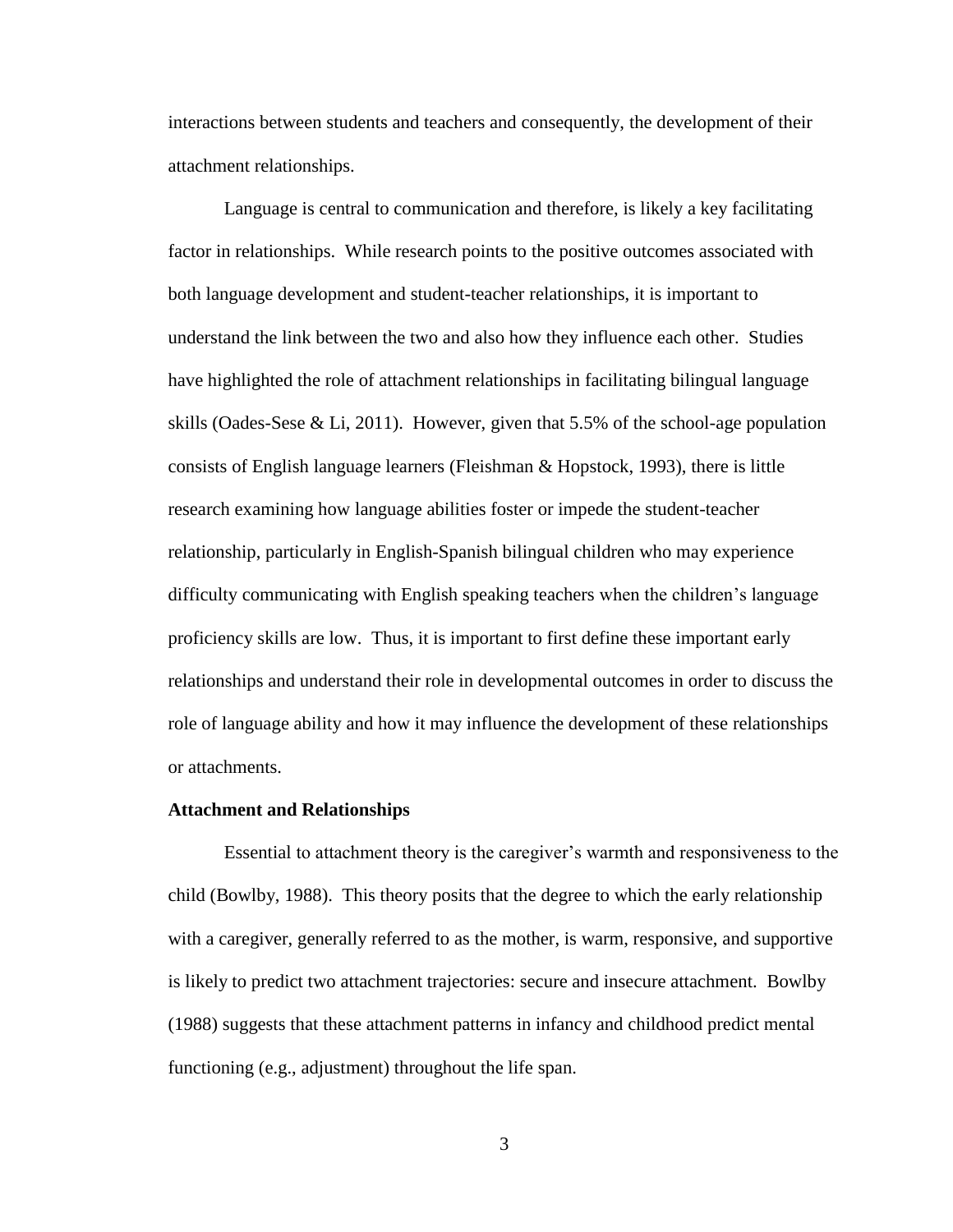The pattern of attachment that is most associated with healthy development is "secure" attachment. This pattern is promoted by a caregiver being readily available, sensitive to the child's signals, and responsive when the child seeks protection, comfort, or support (Bowlby, 1988). A secure attachment relationship with a caregiver provides high-quality communication that is "open, direct, coherent, and fluent" and is not controlling (De Wolff & von IJzendoorn, 1997).

The second pattern of attachment is "insecure" attachment. These children exhibit uncertainty about whether his or her parent will be available or responsive when needed. This pattern is promoted by a caregiver being available and helpful on an inconsistent basis and later in life may utilize threats of abandonment as a means to establish control over the child (Bowlby, 1988). As a result, the child tends to be clingy and anxious about becoming self-sufficient. These children may also exhibit a lack of confidence that when they seek help or care, and do not anticipate that their caregiver will respond effectively. These children tend to expect rejection and are often neglected by caregivers. Evidence suggests that insecure attachment patterns with caregivers are associated with a variety of delinquent behaviors, as well as adverse developmental outcomes for children (Bowlby, 1988).

Bowlby (1988) suggests these attachment relationships to caregivers begins in the early months of life when behavior is activated by basic needs such as fatigue, hunger, or pain and is organized based on the caregiver's accessibility to satiate those needs. Studies have shown that as young as 49 weeks of age, infants display significant behavioral responses to the absence or presence of their mother (Ainsworth & Bell, 1970). For example, an infant may cry at being separating from his or her mother, and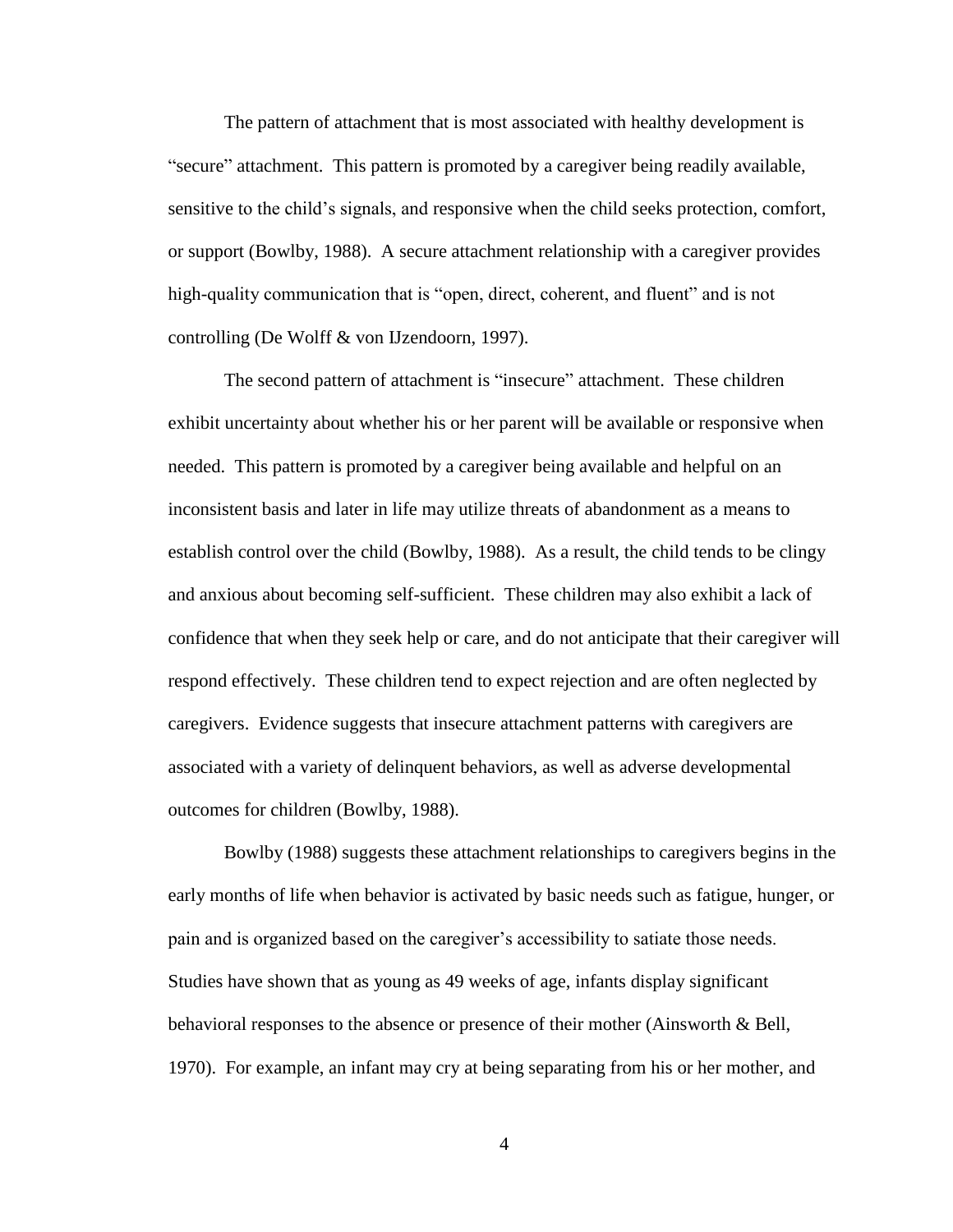feel comforted upon her return. These early relationship and attachment patterns provide an internal working model of relationships which serves as important structure necessary to interpret and navigate subsequent social situations. While this internal working model serves as a template for future relationships, initial or early attachments are not set in stone. Studies have shown that behavioral changes by caregivers can modify the attachment relationship (Egeland & Farber, 1984). However, if positive relationships with caregivers are consistent in early childhood, the child is equipped with a positive working framework to build subsequent relationships. Conversely, consistent negative relationships or insecure attachments provide children with a faulty internal working model which can influence the trajectory of future relationships. Furthermore, young children utilize this existing framework created with early caregivers in developing successive relationships in classrooms when teachers become important caregivers outside of the home.

#### <span id="page-11-0"></span>**Student-teacher Relationships and Attachment**

Attachment to early caregivers provides an important framework for interpreting environmental surroundings, interacting with others, and many other important skills necessary for growth and development, subsequent relationships, and academic and social-emotional success (Bretherton, 1990; Burchinal, Roberts, Zeisel, Hennon, & Hooper, 2006). However, when a child reaches school age, he or she is confronted with a new situation in which he or she has limited access to the comforting relationship with primary caregivers. As a result, the child utilizes this internal framework to build attachments to teachers (DeMulder, Denham, Schmidt, & Mitchell, 2000). These attachments may produce similar protective factors in children, thus facilitating positive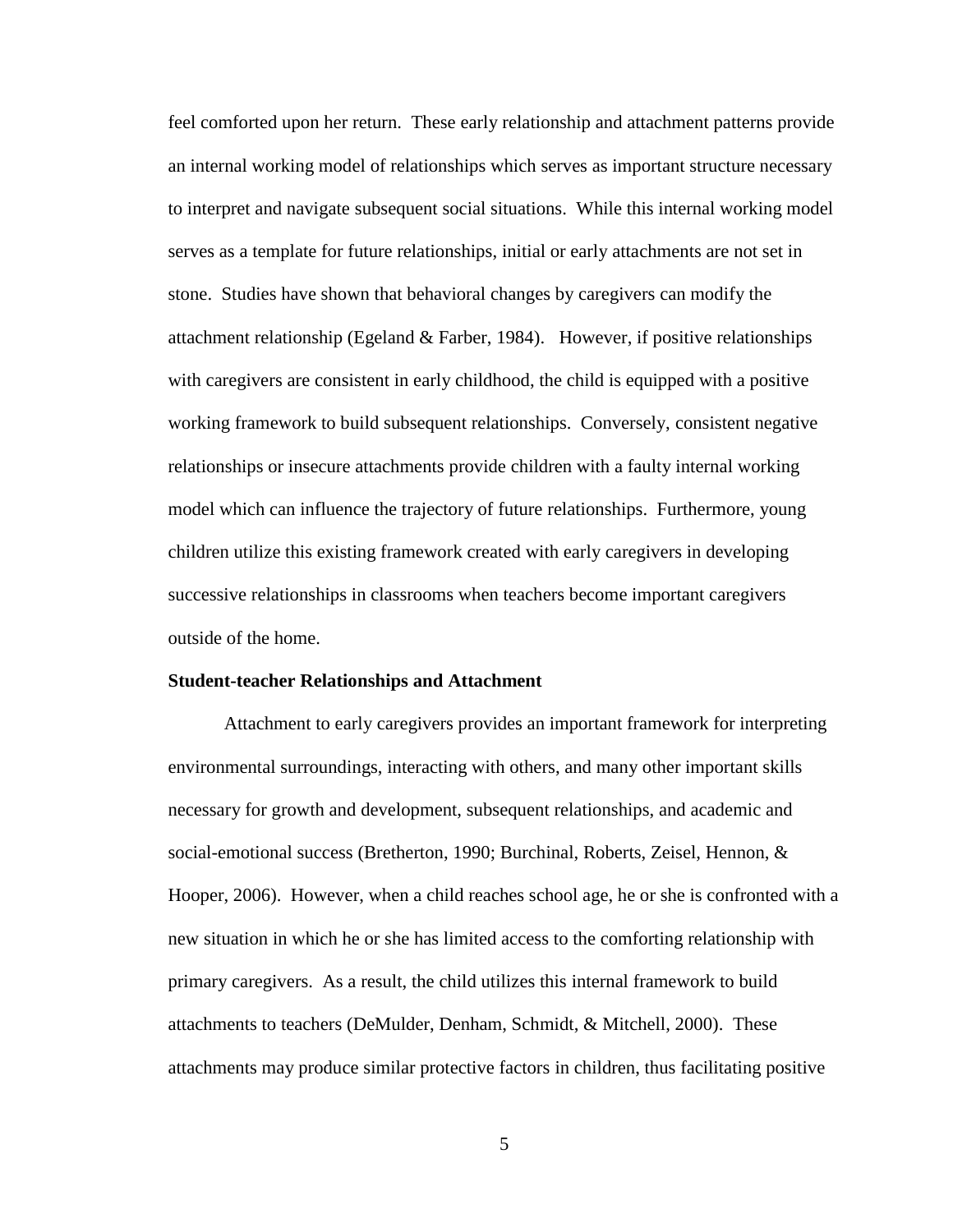outcomes. This may be particularly important for children experiencing a stressful relationship with a parent or stressful home environments. Researchers have defined positive relationships with teachers as those that support the student's motivation to explore, in addition to regulation of social, emotional, and cognitive skills by focusing on dimensions relevant to the parent-child relationship such as, emotional closeness, conflict, and dependency (Davis, 2003). Early relationships with both caregivers and teachers seek to encourage intellectual exploration and increase the development of social competence in children (Davis, 2003). Thus it is not surprising that positive relationships with these important early caregivers contribute to a variety of adaptive academic and behavioral outcomes.

Relationships and social interactions in the classroom may serve as protective factors in light of stressful home environments. This may be the case for Hispanic bilingual preschool children living in poverty, regardless of attachment to a parent (Oades-Sese & Li, 2011). Attachment in the classroom provides a sense of security which facilitates exploration of surroundings along with a foundation for socializing with other children (Bergin & Bergin, 2009). Similar to parent-child attachment, these two factors provide children with the ability to successfully navigate and interpret their environments at school which may contribute to academic success. When adults are sensitive, responsive, and aware of the child's abilities, they are able to learn as a result of appropriate guidance by these caregivers (Rudasill, Rimm-Kaufman, Justice, & Pence, 2006). Consequently, research has indicated that positive relationships with teachers are associated with higher academic achievement for students, and especially Hispanic students (Crosnoe, Johnson, & Elder, 2004)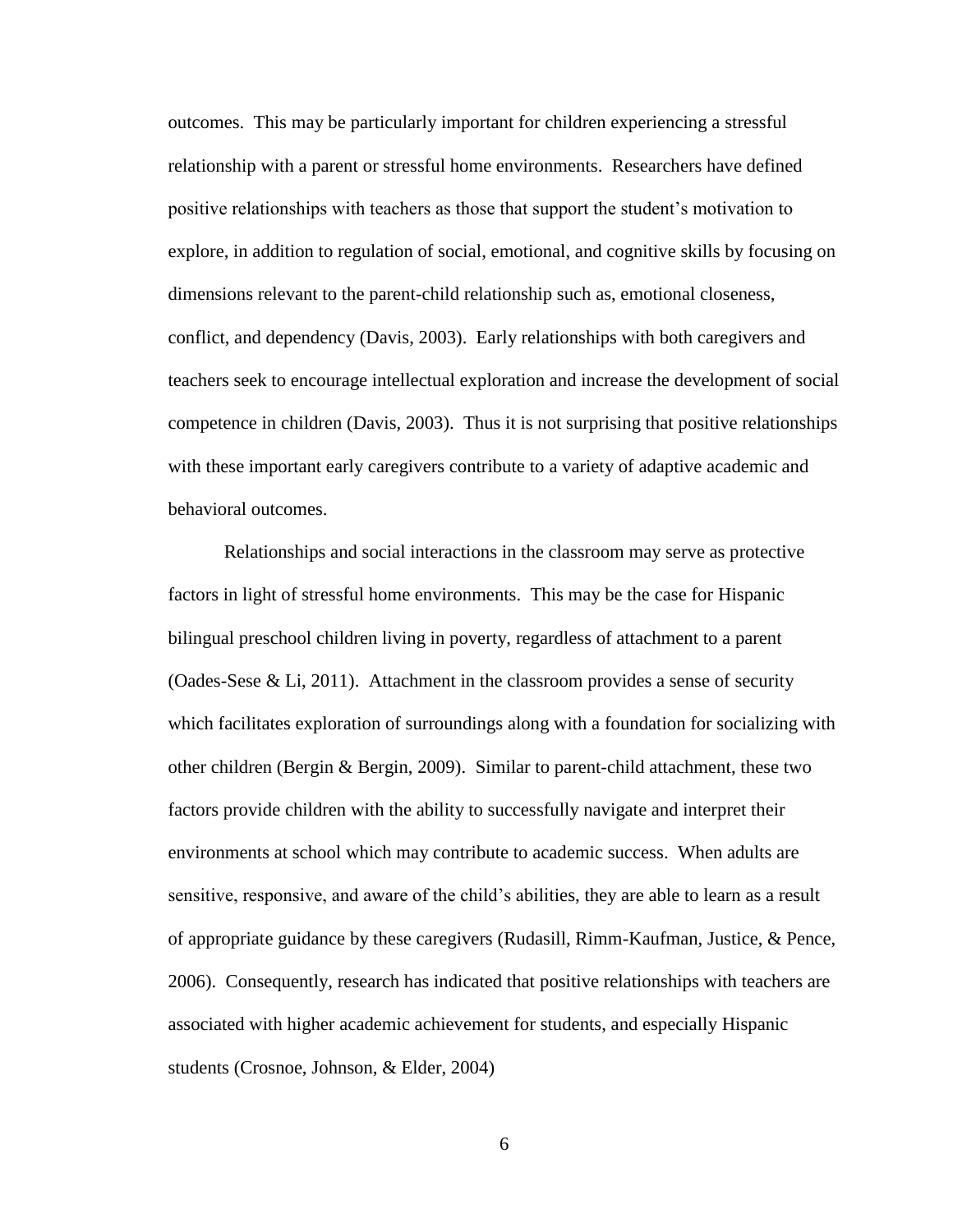Children identified as at-risk for academic issues may benefit from a positive relationship with a teacher and fare better academically when faced with challenges at home. In inner city school populations, research suggests that Kindergarten teacher-child relationships may serve as predictors of academic and behavioral outcomes in later school years (Hamre & Pianta, 2001). Specifically, a poor student-teacher relationship was related to maladjustment, lower grades, lower standardized test scores, and poorer work habits in elementary and junior high school (Hamre & Pianta, 2001). Additionally, research shows that student closeness to teacher and absence of conflict or frustration, two primary factors of student-teacher relationships, are significant predictors of teachers' perceptions of student achievement in first grade (Pianta & Stuhlman, 2004). Characteristics marked by positive student-teacher relationships such as closeness and lack of conflict are related to the central tenants of warmth and responsiveness in the early caregiver attachment theory.

Furthermore, studies on African American and Hispanic, low-income, urban youth revealed that positive relationships with teachers and better school climates predict school adjustment and better social skills in first and second grades. Positive relationships with teachers also predict better mathematic and reading achievement scores in first grade (Esposito, 1999). Furthermore, Kindergarteners with warm, close, communicative relationships with their teachers also made better adjustments in transitions from home to school (Pianta, Steinberg, & Rollins, 2009). This suggests that positive student-teacher relationships predict more positive behavioral, social, and academic outcomes, and lengthened the importance of these protective factors to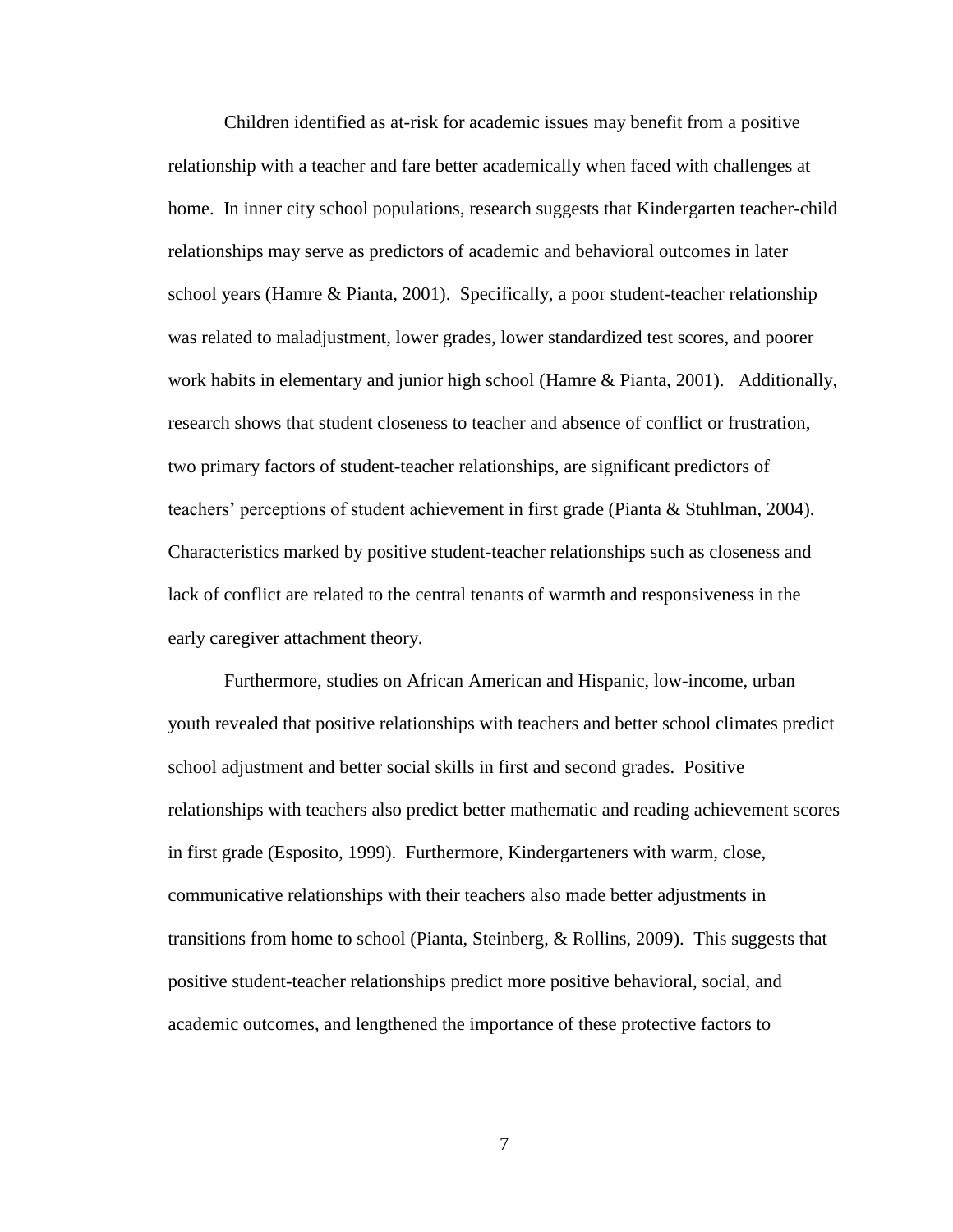outcomes later in life if consistent over time with the change of teachers year after year (Baker, 2006).

Research also shows a close relationship with a teacher is positively related to language skills and reading competence, particularly for African American children, and also for children experiencing harsher parenting styles in the home (Burchinal, Peisner-Feinberg, & Pianta, 2002). This is important for bilingual, Hispanic students as many are exposed to English and Spanish. Increasing English language skills for students through positive relationships with teachers may serve as an additional protective factor. However, lack of language skills may also impact the ability to develop close relationships with teachers. Given that the bond experienced with teachers at school has the potential to counteract hardships children face at home, this remains an important area of research in order to understand how to best foster this relationship for students. However, for bilingual children, there is a lack of research examining the effects of English language skill level on the student-teacher relationships which is likely a key facilitator in developing this relationship at school where the majority of teachers are English speaking.

#### <span id="page-14-0"></span>**Language Development and Relationships**

The socialization process is accomplished primarily through language (Madding, 2002). Social-pragmatic theories of language learning highlight the importance of early interactions with parents and adults as a social process whereby children learn words and learn to read intentions of others (Tomasello, 2003). In fact, children learn language mostly through interacting with others. Some research suggests that second born children are more advanced in certain areas of language development possibly due to overheard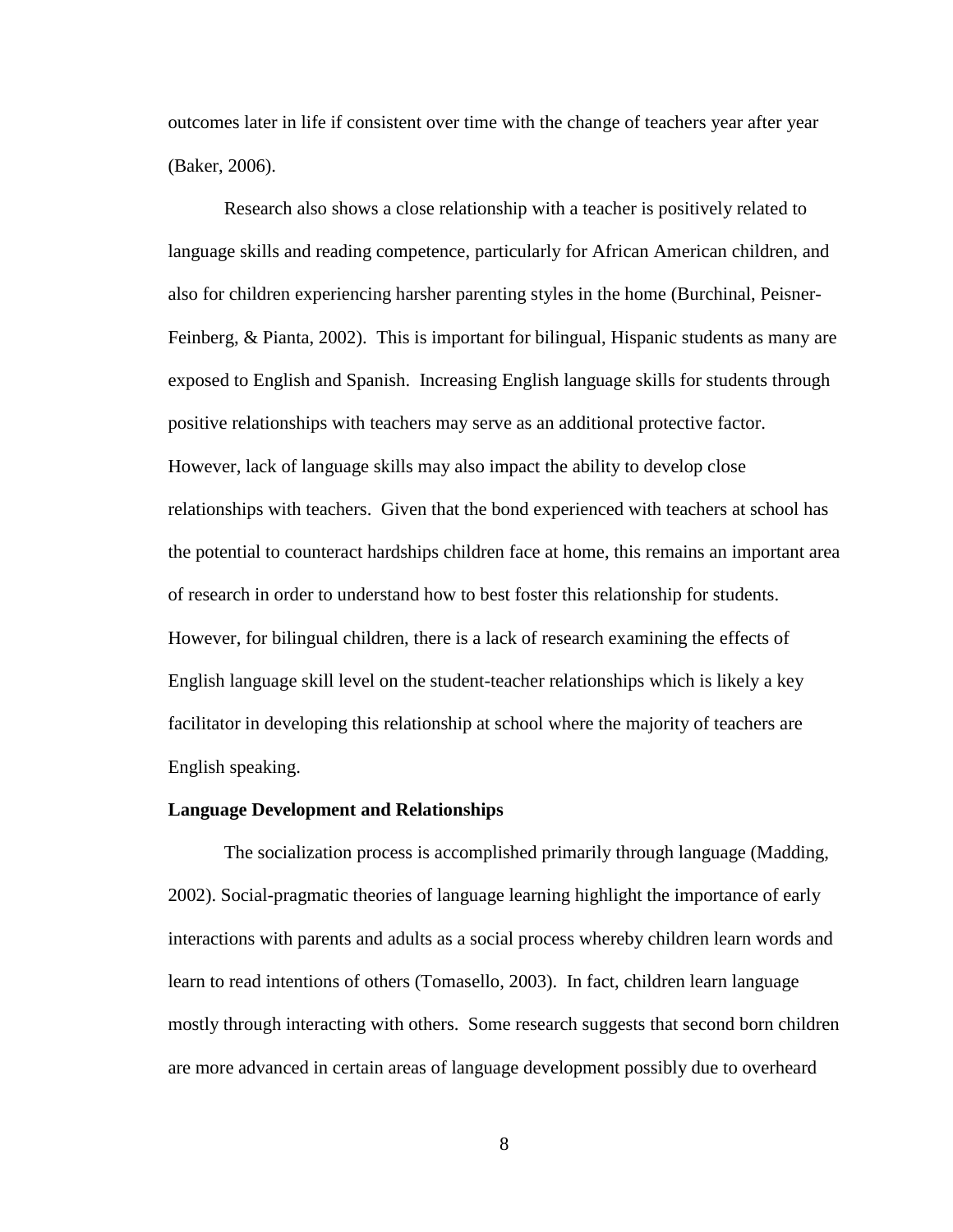conversations between older siblings and caregivers (Oshima-Takane & Goodz, 1996) and more specifically, exhibit increased conversational skills (Hoff-Ginsberg, 1998). However, research suggests that children from mid socioeconomic (SES) backgrounds show less lexical (vocabulary pertaining to nouns) language development and conversational language skills when compared to higher SES children (Hoff-Ginsberg, 1998). In terms of bilingualism, young children living in low-income families exposed to English and Spanish have been shown to exhibit significantly less English vocabulary knowledge than monolingual English children (Vagh, Pan, & Mancilla-Martinez, 2009). While it is clear that language development is facilitated by relationships (Karrass  $\&$ Braungart-Rieker, 2003), social-emotional development (Madding, 2002), and communication patterns (Hoff-Ginsberg, E, 1998; Oshima-Takane & Goodz, 1996), research is about the reciprocal nature of this relationship. Specifically, research has done little to investigate how language development fosters or impedes the development of interpersonal relationships for children and particularly with teachers in school, although some related research on temperamental differences among children indicates that this may in fact be the case (Arbeau, Coplan, & Weeks, 2010).

Bilingualism has been conceptualized as the ability to speak, listen, read, and/or write in more than one language with varying levels of proficiency (Brice, 2002). Specifically, a native dominant speaker often shows proficiency in Spanish language skills and little English proficiency where as an English dominant speaker shows the opposite with proficiency in English and not in Spanish. Additionally, a balanced bilingual student shows a high degree of proficiency in both languages and low bilingual proficiency shows minimal proficiency in both languages. It may be possible that low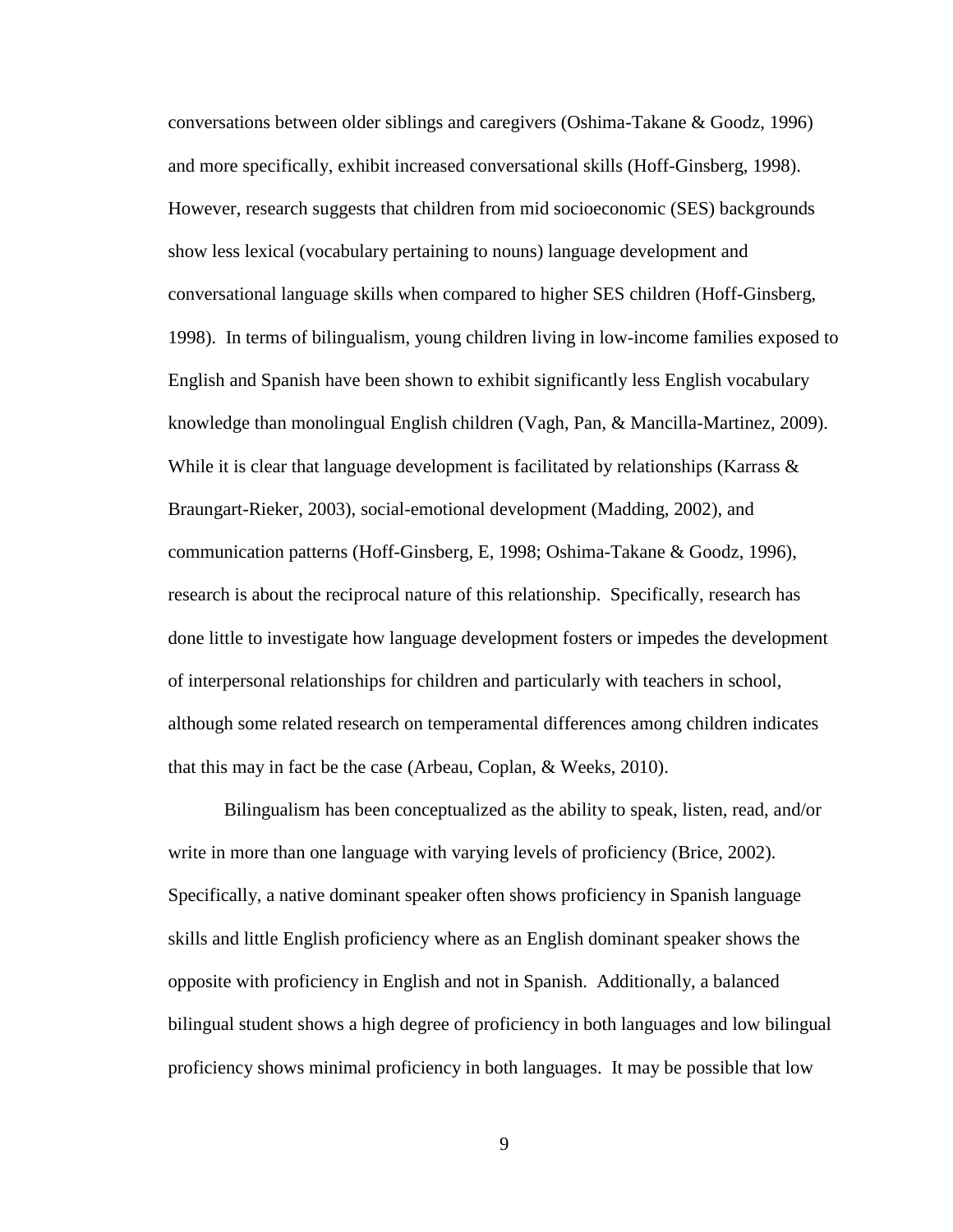level English language skills affect students' ability to communicate with teachers of English speaking classrooms and therefore, may negatively affect factors related to the student-teacher relationship, such as closeness and conflict.

As children transition from home to school, they also transition from individual contact with parents and siblings to contact with teachers. As previously indicated, this presents a new challenge, especially for young bilingual children as they start to build relationships with teachers and peers at school. While research indicates that children can translate the parent-child attachment relationship to the teacher relationship, research does little to investigate how language skills and the ability to verbally communicate affect this process. English language abilities are essential to academic success in later school years, as the United States' public school system is designed to meet the needs of English-speaking student populations. However, for bilingual children, fostering the development of the native language facilitates the learning of a second language such as English (Cummins, 1991). Indeed, quality of interpersonal relationships at school inevitably influences patterns of conversations which also have an impact on the child's learning environment.

Individuals must have a means of jointly communicating through verbal or nonverbal means. For students in the United States, English language skills are likely an important factor in relationship building with teachers and peers. In the classroom, verbal communication is mainly dominated by teacher initiated conversation (Geekie & Raban, 1994). Research has shown a general positive correlation between children's language skills and teachers' reports of the quality of the student-teacher relationship (Birch & Ladd, 1997). Additionally, research has shown that teachers are more likely to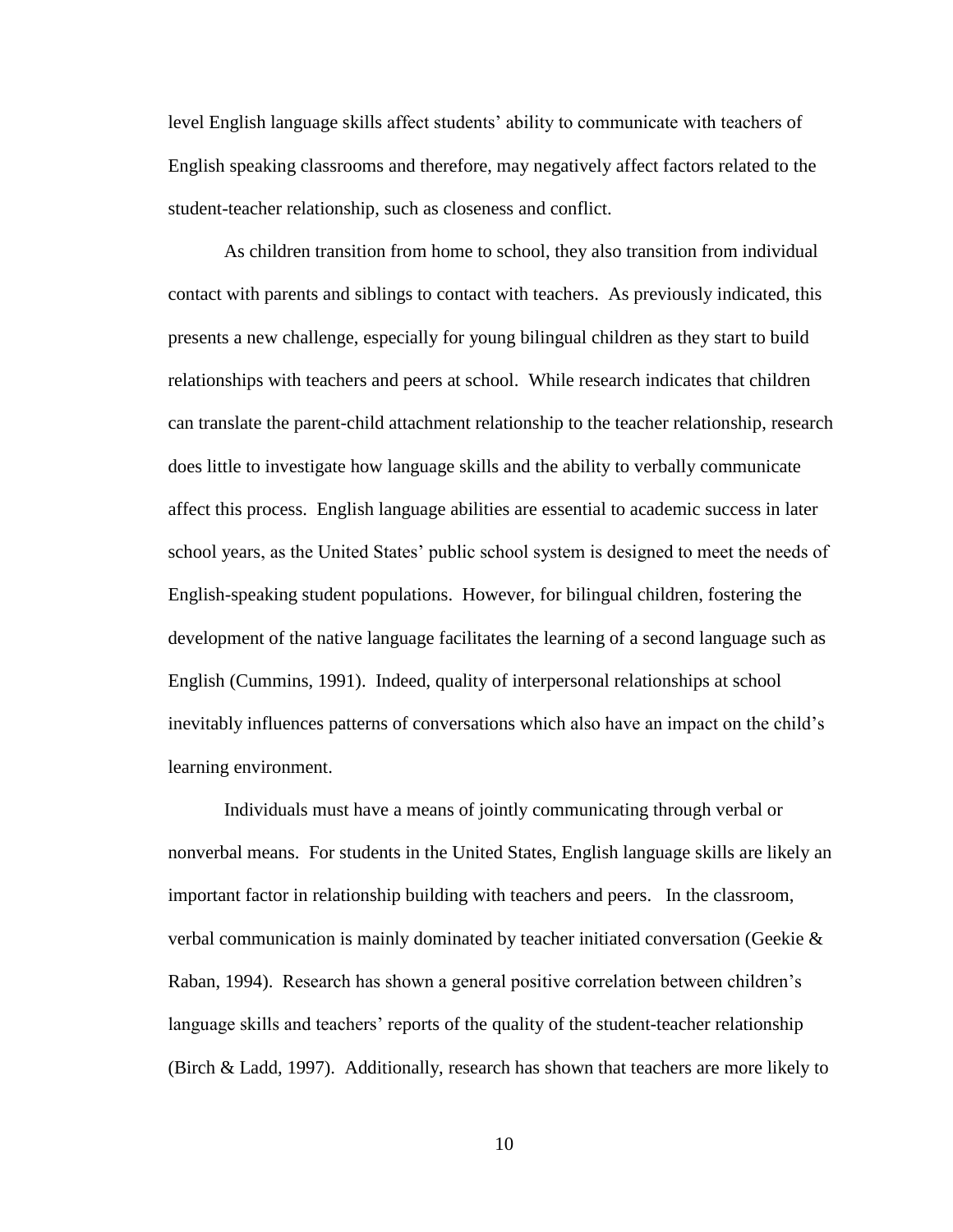respond to students who are more engaging and less likely to respond in positive ways to children who are more passive (Skinner & Belmont, 1993). It is possible that teachers initiate and engage in conversation more with students who are able to reciprocate this communication and therefore, increase closeness experienced with students. However, bilingual students, or students with limited English proficiency, may not have the skills developed to verbally reciprocate communication with teachers.

Additionally, research has investigated the effects of temperament on studentteacher relationships as it relates to shy and withdrawn children. This is relevant information due to the lack of interaction and communication that shy and withdrawn children experience with teachers and other individuals even though it does not focus on language skills specifically. Research has indicated that shyer children with fewer interactions with teachers in the classrooms are less likely to have close relationships with their teachers (Arbeau, Coplan, & Weeks, 2010; Rudasill & Rimm-Kaufman, 2009). Similarly, withdrawn children tend to exhibit lower levels of closeness, higher levels of dependency, and higher levels of conflict in their relationships with teachers (Ladd & Burgess, 1999). It is possible that this lack of spoken communication negatively affects the student-teacher relationship and thus contributes to students experiencing their relationships with teachers as less close and increased in conflict and frustration. Research has also shown that lower levels of language skills were strongly associated with disruptive behavior and poor peer relationships in a low income, minority preschool sample (Stowe, Arnold, & Ortiz, 1999), which suggests that low language skills may be related to unsuccessful peer relationships in early childhood.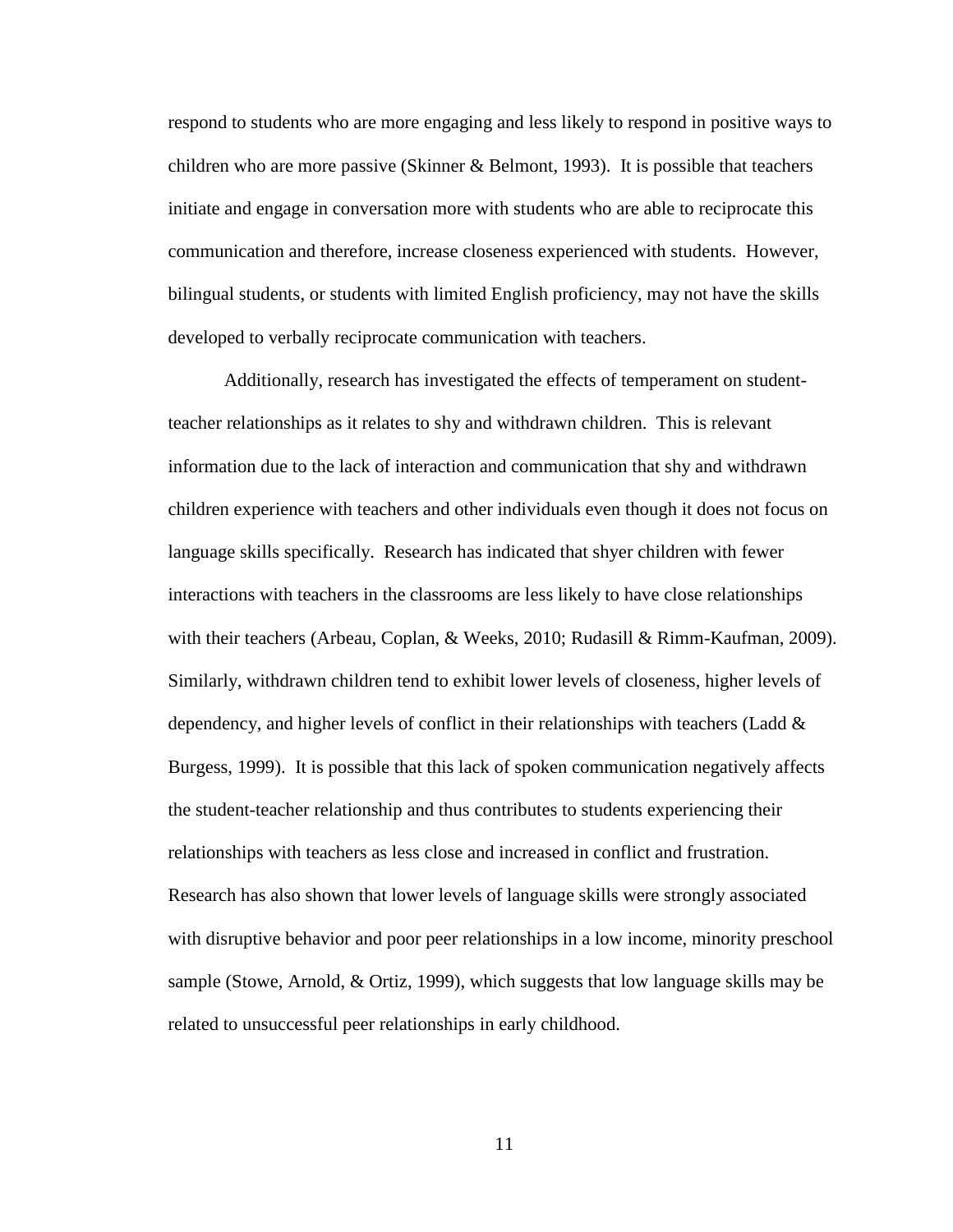It is important to note that the emphasis on attaining proficient English language skills is not meant to diminish the importance of native Spanish language skills for bilingual children. In fact, studies show that fluent bilingualism in both languages is related to higher academic achievement than monolingual students (Golash-Boza, 2005). The focal point of this study is on the effects of English language skills given the fact that this is the primary spoken language by teachers for instructing students.

#### **Present Study**

Research has highlighted the importance of early relationships in developmental trajectories of students, and particularly those exposed to a variety of risk factors. Early relationships with caregivers provide an important framework for the development of subsequent relationships with teachers at school which can provide a protective factor for children faced with stressful home lives. When children begin school they are challenged with interactions with teachers as new caregivers outside of the home, and thus begin to build relationships with these important figures. However, when relationships at home provide a faulty internal framework for social interaction, positive student-teacher relationships may buffer negative effects of these stressors and foster better outcomes for children (Oades-Sese & Li, 2011). Teachers perceive their relationships with children to be positive when they experience low levels of conflict and dependency, and higher levels of closeness (Rudasill, Rimm-Kaufman, Justice, & Pence, 2006).

Research and theory posit that language is socially learned through interactions and observations with others. Indeed, language is an important factor for successful interpersonal relationships with others. However, there is little research examining the effects that language abilities have on the development of student-teacher relationships.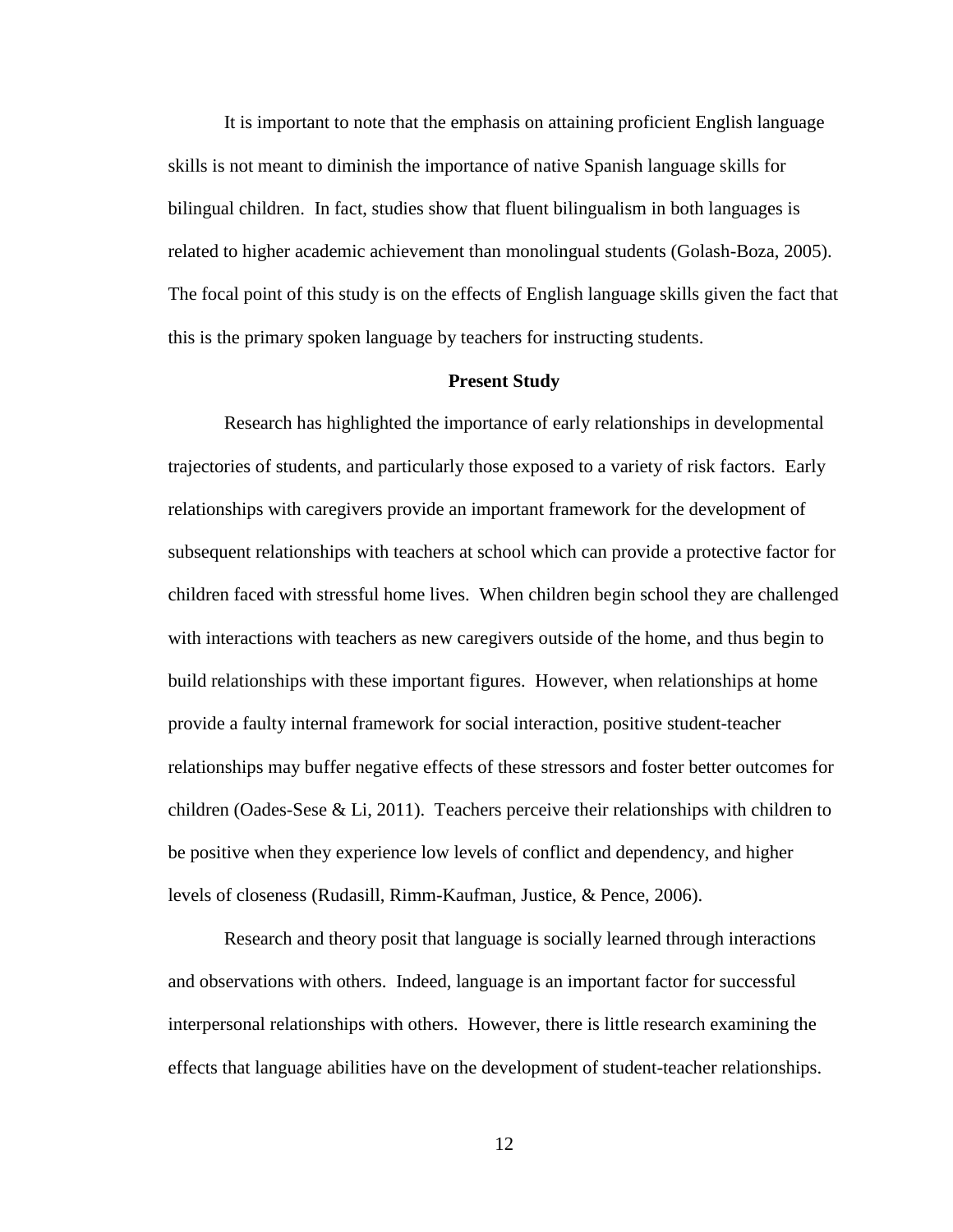This study seeks to fill this gap by examining how language skills affect factors related to positive student-teacher relationships. This study will address the following questions:

- 1. Do bilingual students with higher proficiency in English oral language skills experience greater closeness with teachers?
- 2. Do bilingual students with higher proficiency in English or Spanish oral language skills experience more conflict with teachers?
- 3. Do bilingual students with higher proficiency in English or Spanish oral language skills experience less dependency on their teachers?

Given the importance of communication in language development, it is expected that students with greater proficiency in oral English language skills will experience less conflict, greater closeness, and less dependency on teachers, thus indicating a more positive student-teacher relationship in the context of primarily English instruction in the classroom.

### **Method**

### <span id="page-19-0"></span>**Participants**

This study was a part of Project Resilience, a 3-year longitudinal study examining the academic and social-emotional resilience of Hispanic American preschool children. Participants were from an urban school district in the Northeast. This school district is one of 39 in the state that has been identified has having the lowest socioeconomic level based on the percentage of adults without a high school diploma, occupational status, employment/unemployment rate, and median family income. A total of 66 teachers completed surveys for the participating children in their classrooms. Eligibility for free or reduced-free lunch for the children indicated their low socioeconomic status for this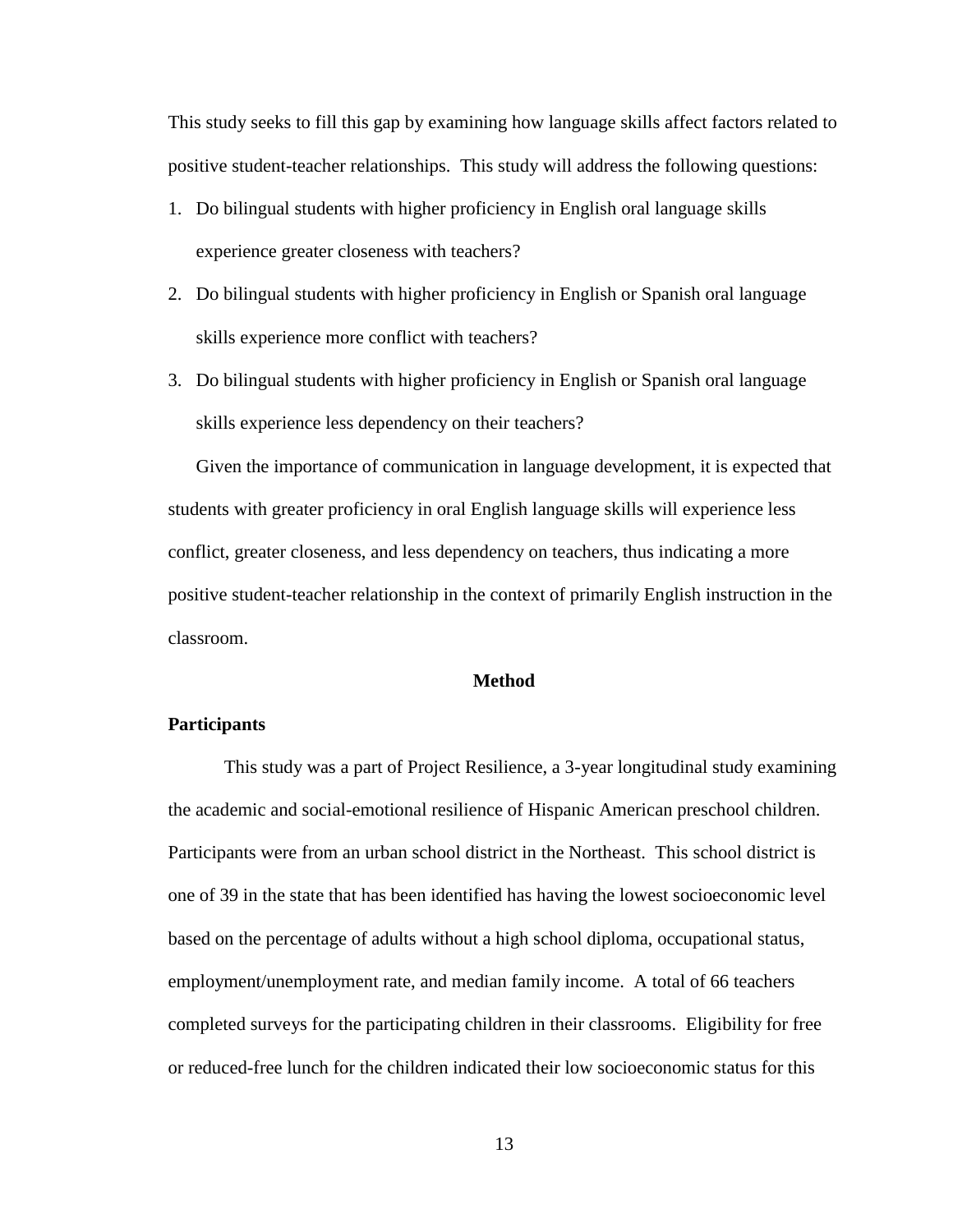study. There were a total of 472 children included in Project Resilience. Of this total, 313 children were included in this study due to incomplete data. Demographic characteristics for the entire sample participating in Project Resilience are located in Table 1.

### **Measures**

**Language skills.** The Woodcock-Muñoz Language Survey – Revised English and Spanish forms (WMLS-R; Woodcock, Muñoz-Sandoval, Ruef, & Alvarado, 2005) provide a comprehensive measure of speaking, listening, reading, and writing skills in English and Spanish. For the purposes of this study, only the Oral Language Total cluster within the WMLS-R was used because this cluster specifically measures language competency, including listening and speaking skills in both languages. This ability cluster includes the Picture Vocabulary, Verbal Analogies, Understanding Directions, and Story Recall subtests. The median internal consistency reliabilities reported in the test manual were .95 for age 4 and .96 for age 5.

**Student-teacher relationship.**The Student-Teacher Relationships Scale (STRS; Pianta, 2001) assesses teachers' perceptions of their relationship with a student. Teachers completed a separate STRS for each student. The STRS consists of 28 items using a 5 point Likert scale. The STRS is composed of 3 subscales: Closeness, Dependency, and Conflict. The Closeness subscale (11 items) measures the degree to which a teacher experiences affection, warmth, and open communication with a student. The Dependency scale (5 items) measures the extent to which a teacher perceives a student as overly dependent on him or her in the classroom. Lastly, the Conflict subscale (12 items) measures the degree to which the teacher perceives the relationship with a student as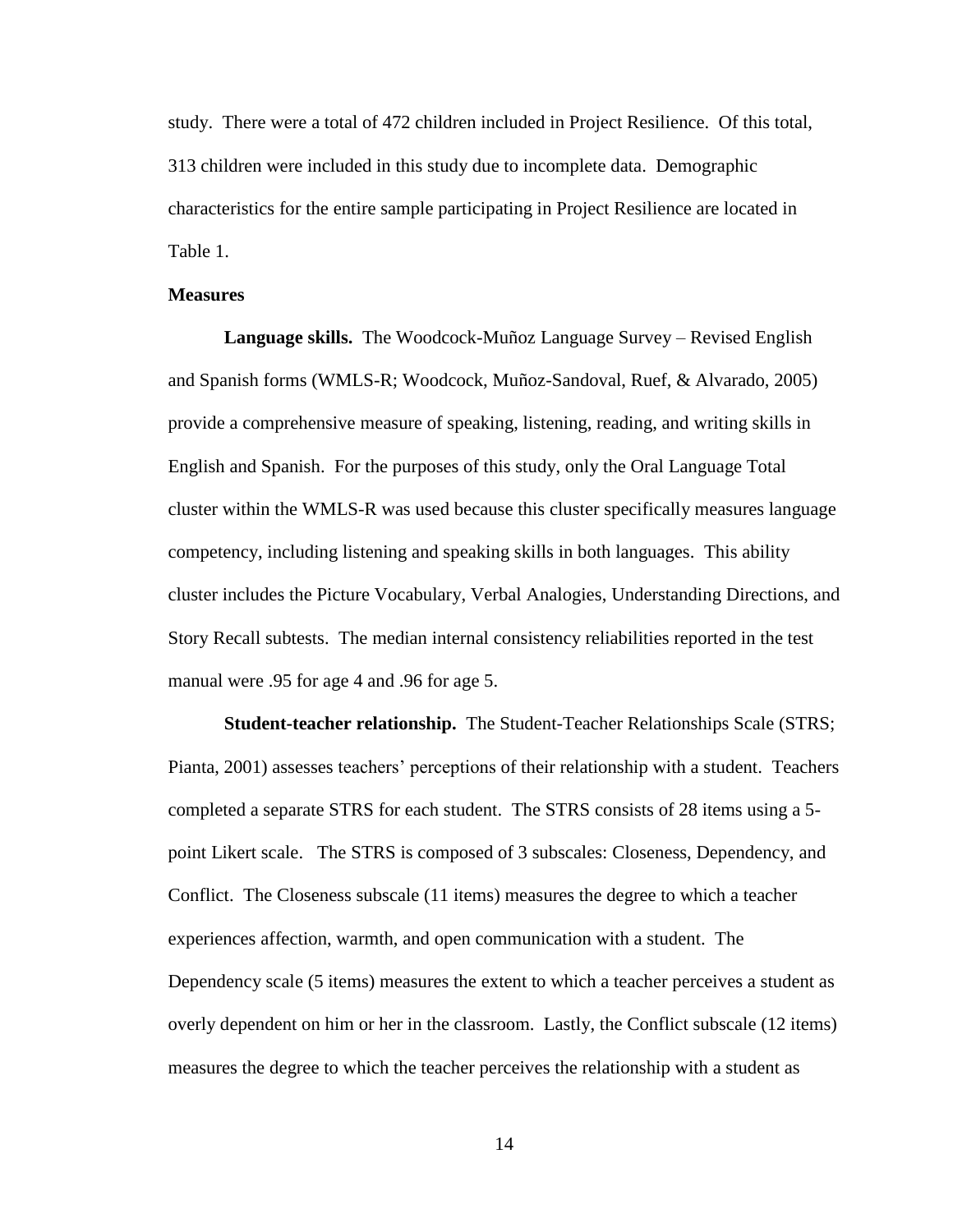negative and conflictual. For this study sample, the Conflict scale had a coefficient  $\alpha$  of .84, the Closeness subscale had a coefficient  $\alpha$  of .89, and the Dependency subscale had a coefficient  $\alpha$  of .34. High scores in a subscale indicate higher levels in that dimension. **Procedure**

As part of Project Resilience in the spring of 2008, letters describing the project and teacher and parental consent forms were distributed to classrooms to send home. Students were recruited to participate in this study based on the following criteria: eligibility for free or reduced-free lunch, being of Hispanic descent, and being a general education student. In the spring of 2008, teachers completed measures that assessed teacher-child relationships. Additionally, each child was administered a standardized English and Spanish oral language proficiency tests, counterbalanced, and approximately two weeks apart in order to reduce fatigue. Children received stickers to maintain their motivation during testing and school supplies at the end of testing.

#### **Statistical Procedures**

Hierarchical linear regression analyses were conducted in SPSS 19 to understand the influences of child English and Spanish language abilities on the closeness in teacherchild relationships. Analyses were conducted in three three-step models with STRS subscales Closeness, Conflict, and Dependency scores as respective outcome variables. The models included gender, age, language abilities (WMLS-R Oral Language Total Standard Scores: English and Spanish) as predictors, as well as two interaction terms of gender with both WMLS-R English and Spanish scores. The initial model to predict STRS subscale scores included gender and age as predictors. English and Spanish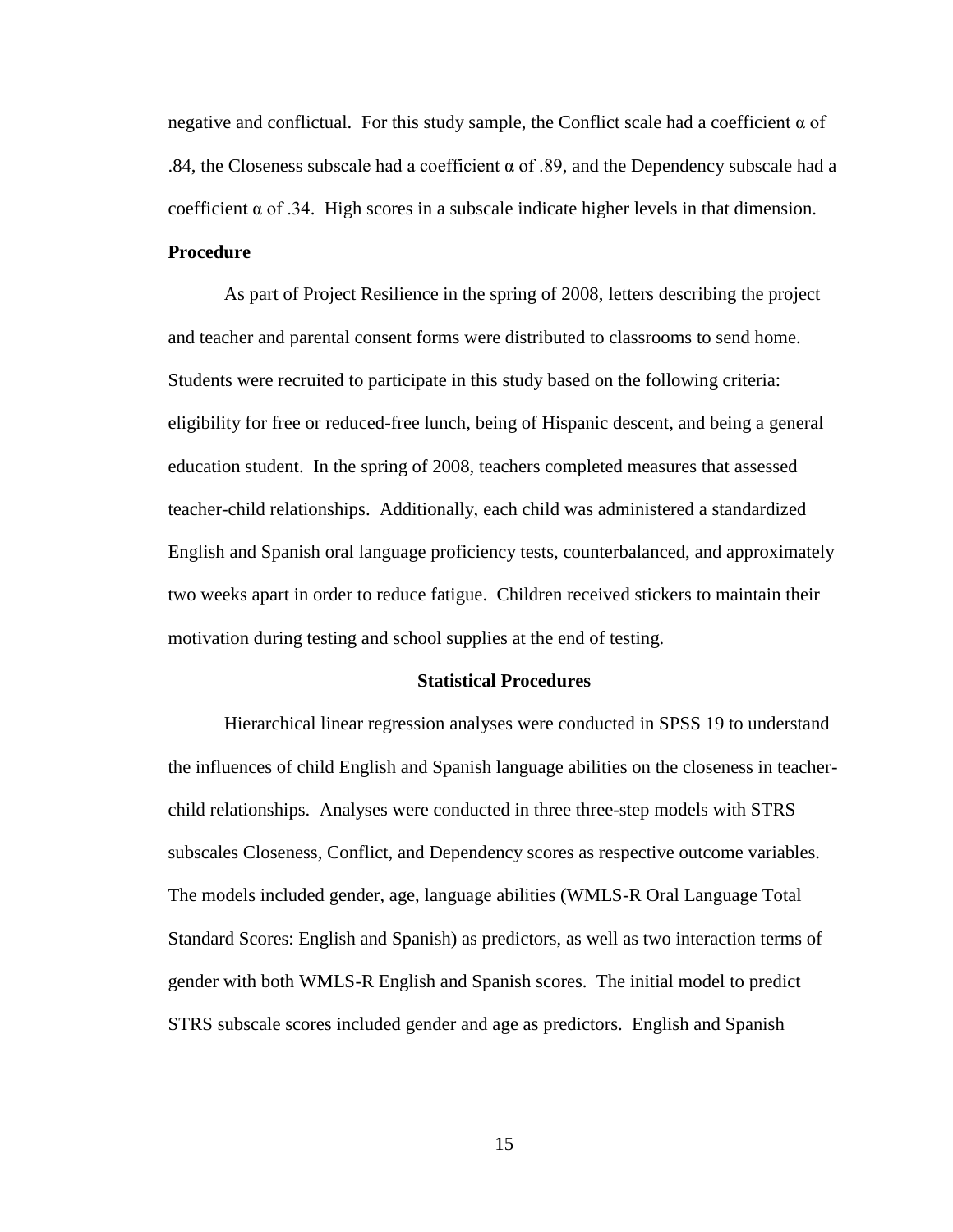language abilities derived from the WMLS-R were entered into the second model. The third model included the two interaction terms.

To analyze STRS Closeness, Conflict, and Dependency subtest scores, raw scores for each subtest were converted to T-scores using SPSS 19.0 with a T-score of 50 as the mean. Gender was coded as dummy variables, using 0 for females and 1 for males. The means, standard deviations, and zero-order correlations for all continuous variables are presented in Table 2. Zero-order correlation results indicated that English and Spanish oral language skills had a low but significant relationship with STRS Closeness, with English measures having a greater relationship with closeness to teacher. STRS Closeness had a low but significant relationship with STRS Dependency. Listwise deletion of cases was used to account for missing data in the analyses.

### **Results**

#### <span id="page-22-0"></span>**Associations Between Predictors and STRS Closeness**

Results of a hierarchical linear regression analysis for STRS Closeness are reported in Table 3. In the initial model, age and gender combined accounted for 4.0% of the variance,  $R^2 = 0.4$ ,  $F(2, 310) = 6.47$ ,  $p = 0.002$ . Male students scored lower than female students on STRS Closeness  $(B = -0.18)$ . However, age alone did not contribute to the variance. An additional 13.0% of the variance in STRS Closeness was explained with the addition of the WMLS-R Oral Language Total scores for both English and Spanish,  $R^2 = 0.17$ ,  $F(2, 308) = 23.11$ ,  $p = 0.000$ . WMLS-R Oral Language Total English abilities were more positively associated with STRS Closeness than WMLS-R Oral Language Total Spanish abilities ( $B = 0.34$  and  $B = 0.19$  respectively). Two interaction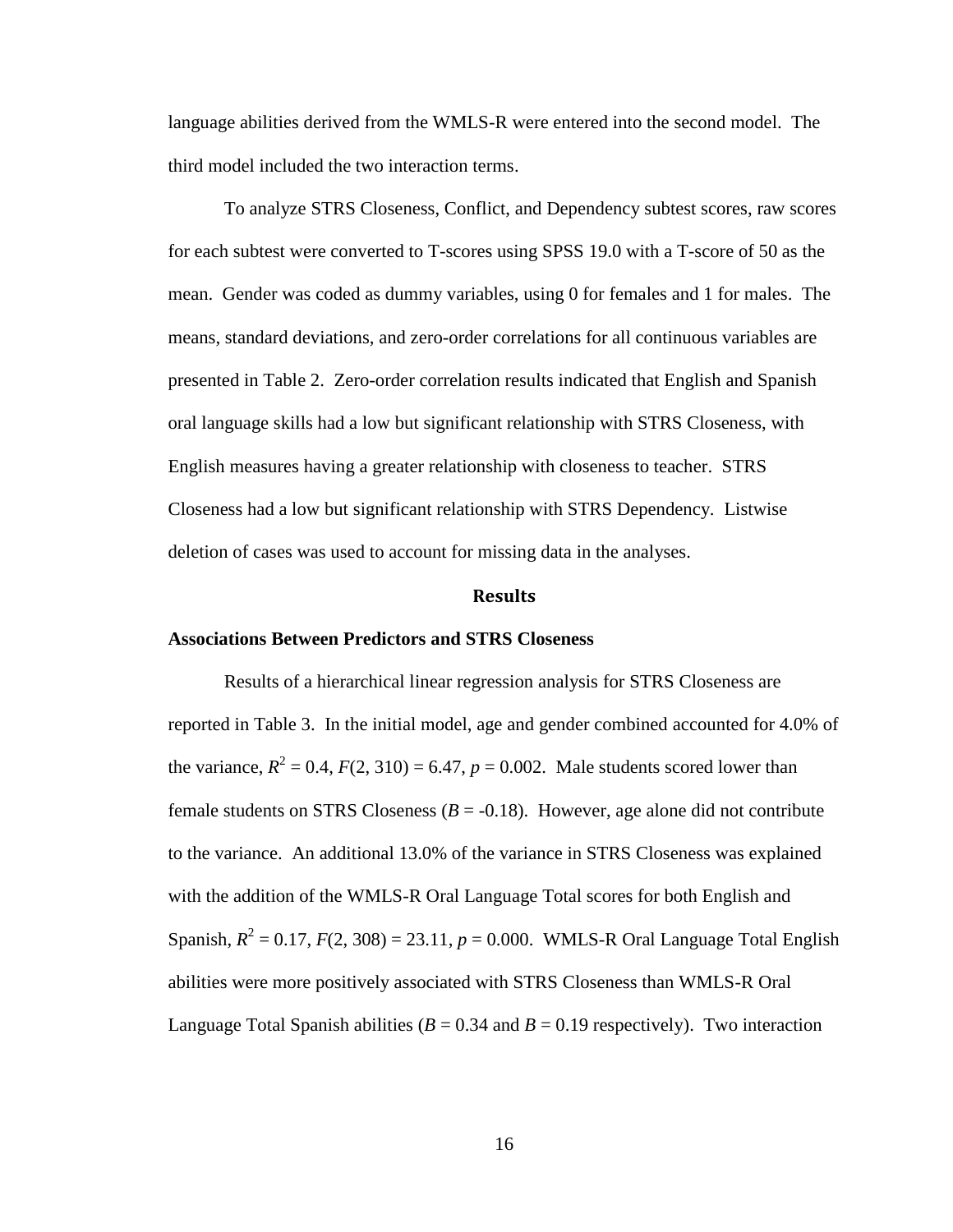terms were entered in Model 3. The addition of these two variables did not contribute to the variance in STRS Closeness as they were not significant.

### **Associations Between Predictors and STRS Conflict**

Table 4 describes results for the hierarchical linear regression for STRS Conflict. Gender was a significant predictor of STRS Conflict, explaining 2.0% of the variance,  $R^2$  $= 0.02$ ,  $F(2, 310) = 3.179$ ,  $p = 0.043$ . Males experienced more conflict than females ( $B = 0.02$ ) 0.13). WMLS-R Oral Language Total scores for Spanish and English did not contribute any additional variance in STRS Conflict as results were not significant. Additionally, the interaction terms of age and language were examined in preliminary analyses and were not significant.

#### *Associations Between Predictors and STRS Dependency*

Table 5 describes results for the hierarchical linear regression for STRS Dependency. All predictors in the three models were not significant. Additionally, age and language interaction terms were examined in preliminary analyses and were not significant.

### **Discussion**

<span id="page-23-0"></span>Children living in impoverished conditions are exposed to a variety of risk factors that may ultimately contribute to adverse outcomes. Thus, it is important to identify protective factors to alleviate these circumstances and promote or facilitate positive outcomes in children. Positive relationships can serve this protective role by buffering the negative effects that risk factors can impose on the lives of children (Pianta, Steinberg, & Rollins, 1995). Research has shown that positive relationships with teachers can promote better academic performance, greater emotional regulation and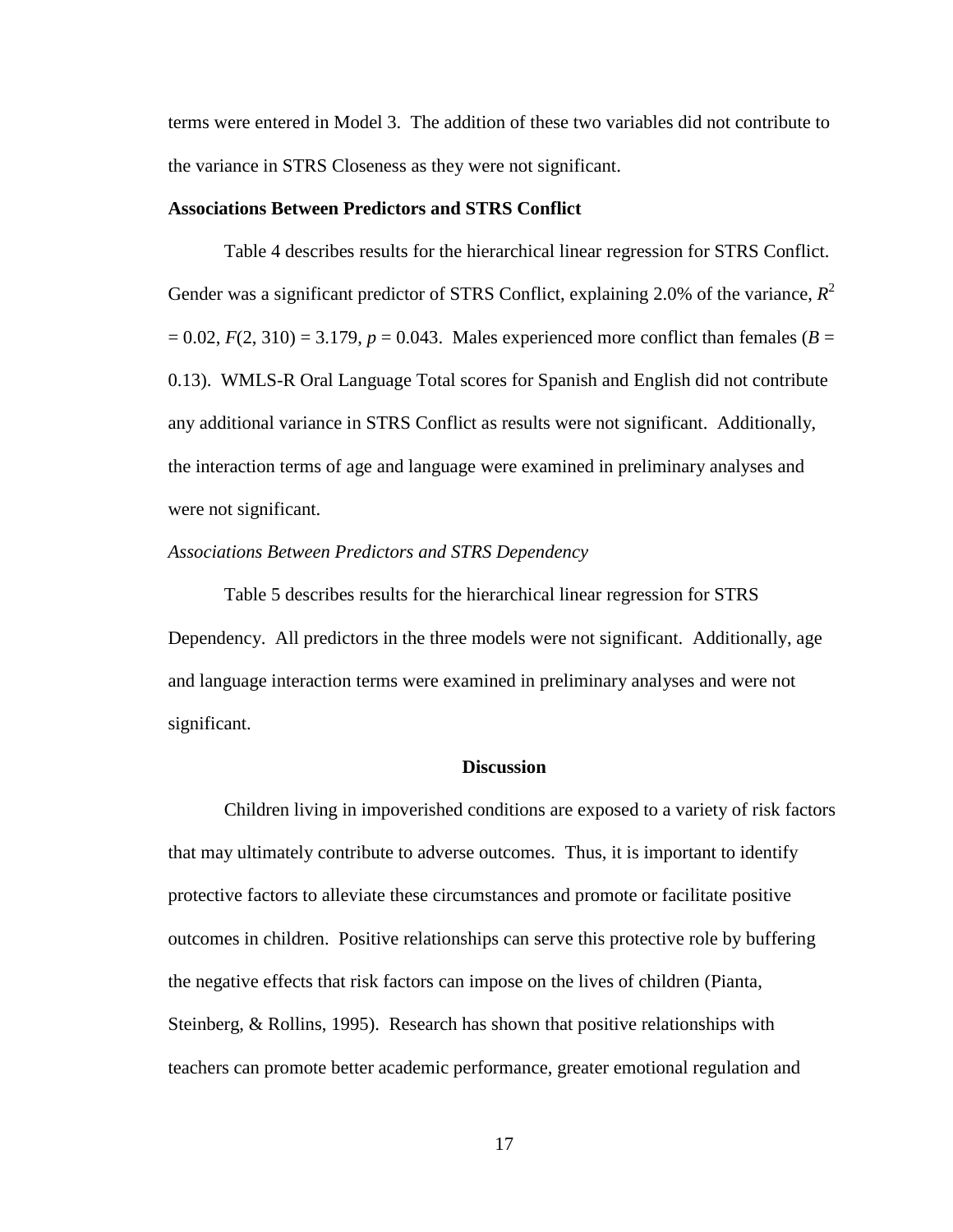social competence, better school adjustment, and greater response to interventions (Bergin & Bergin, 2009; Girolametto, Weitzman, & Greenberg, 2003; Hamre & Pianta, 2001; Pianta, Steinberg, & Rollins, 1995).

This study focused on language competence, an important factor in developing interpersonal relationships, and its effect on teachers' perceptions of relationships with students. Specifically, this study examined the effects of English and Spanish oral language abilities on factors associated with student-teacher relationships such as, closeness, conflict, and dependency. While research has shown that close relationships with teachers can facilitate language acquisition (Oades-Sese  $\&$  Li, 2011), this is one of the few studies examining this relationship from an alternative perspective.

Consistent with the body of research on communication and relationships, this study showed that students with more proficient English language skills exhibited closer relationships with teachers. Teachers in this study were more likely to rate their relationships as closer with students exhibiting more proficient English language skills than students with lower English language skills or better Spanish language skills. This association was expected given the importance of communication in developing interpersonal relationships in primarily English speaking classrooms. Children with better language skills tend to engage in classroom activities and initiate more interactions than children with language delays (Qi & Kaiser, 2004). While communication in classrooms is frequently lead by teacher dominated interactions (Geekie & Raban, 1994), less conversationally skilled children have a tendency to experience even more teacher directed conversation (Girolametto, Hoaken, Weitzman, & van Lieshout, 2000), which may inhibit their opportunities to initiate interactions or participate in mutual exchanges.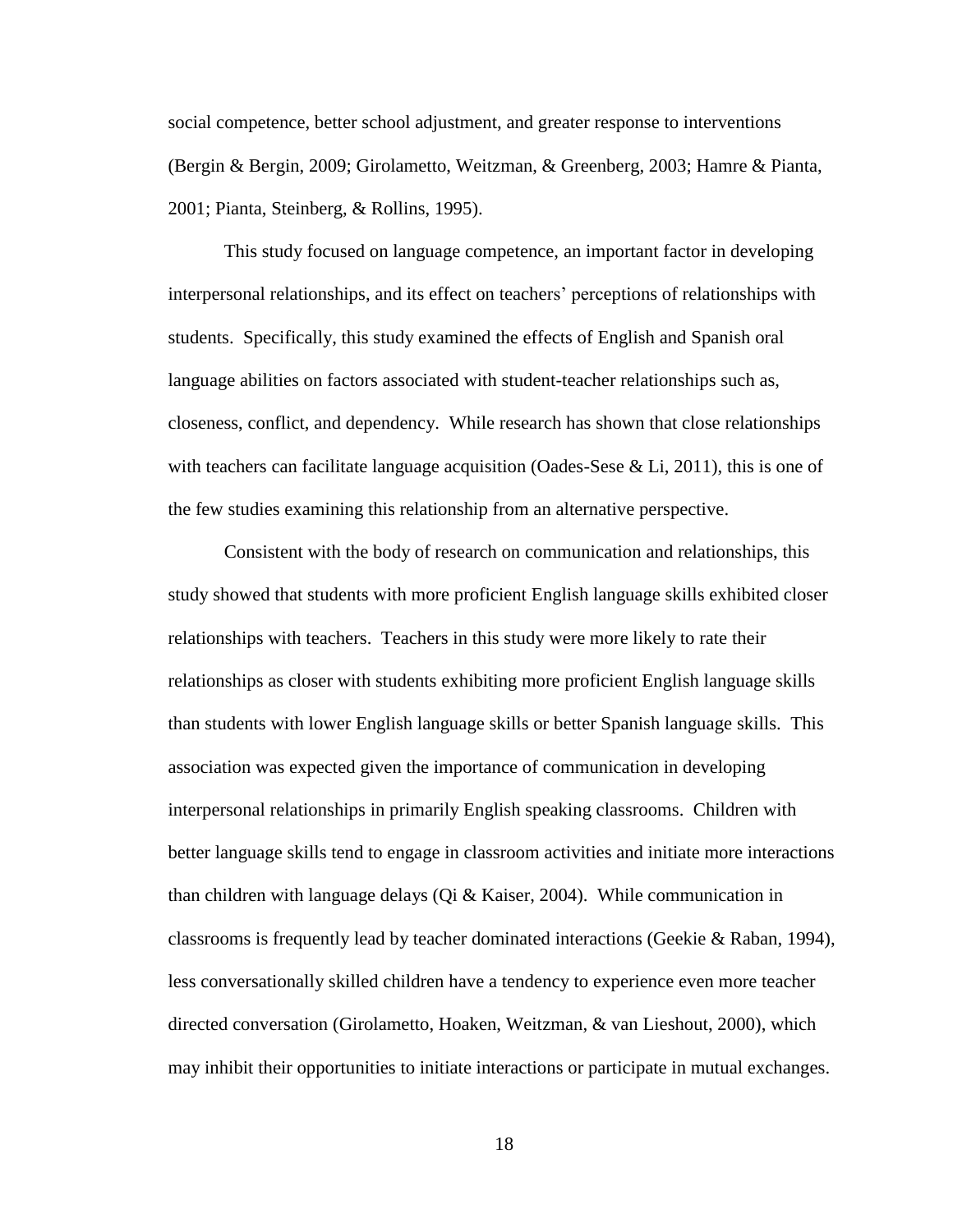Children who exhibit more proficient language skills may have more opportunities to interact with teachers and may initiate these interactions more often, thereby increasing closeness and facilitating a more positive relationship.

Additionally, this study showed that teachers perceived their relationships with male students as having more conflict and lower closeness, while none of the factors contributed to teacher perceived student dependency. It is expected that students experiencing more conflict would concurrently experience lower closeness. However, research tends to focus on behavioral aspects of student development regardless of gender which is inconsistent with the results of this study. Specifically, research suggests that students with behavioral difficulties (Pianta & Nimetz, 1991) and more impulsively assertive personalities (Rudasill, Rimm-Kaufman, Justice, & Pence, 2006) experience greater levels of conflict and dependency with teachers. Consistent with this study, some research has indicated that males tend to experience greater levels of conflict with teachers than females (Jerome, Hamre, & Pianta, 2009). Lastly, some research has indicated that more impulsively assertive children with less proficient language skills are perceived as more dependent than shyer children with better language skills (Rudasill, Rimm-Kaufman, Justice, & Pence, 2006). This study examined language abilities as predictors of the teacher-child relationship and did not take into account temperamental and behavioral differences. Therefore, it is difficult to make inferences based on gender differences in isolation from other factors.

This study had a number of limitations that should be discussed. First, missing data were addressed using the listwise deletion method. A multiple imputation technique to determine missing values may have been appropriate in order to understand the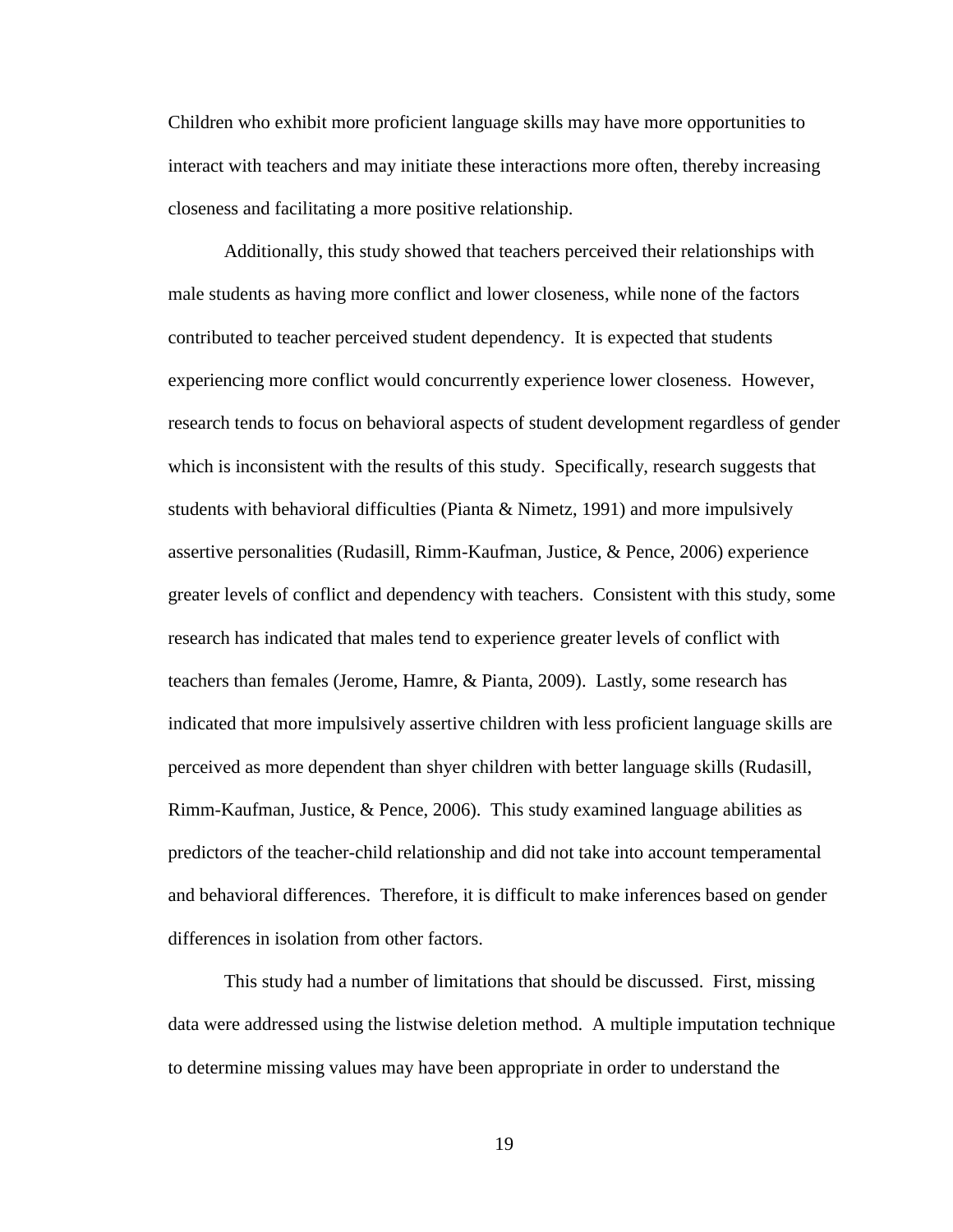complete data set. Additionally, given that this is a cross-sectional study, the results cannot predict whether these relationships will persist over time. Longitudinal studies are needed in order to understand the long-term trajectories of these factors in relation to the student-teacher relationship.

Findings of this study highlight the importance of teacher professional development and awareness regarding second language development and student-teacher relationships. Given that preschool is the first school experience, it is important to start the schooling process in a positive manner which will set the state for later school adjustment. Yet, research has shown that general education teachers feel that they lack adequate training to work with English language learners (Reeves, 2006) and also lack understanding of second language acquisition and learning (Karabenick & Clemens Noda, 2004). It is important for teachers to be aware of these processes and also the impact that student language proficiency may have on interactions in the classroom, especially for English language learners. Increasing this awareness may encourage teachers to identify and seek interactions with students that have less developed English language skills in United States' classroom. This will help to provide additional support to the student in the classroom and increase closeness experienced in the student-teacher relationship.

Additionally, professional development for teachers of English language learners should focus on increasing teachers' self efficacy by providing knowledge and tools for interacting and communicating with English language learners in order to promote student language development and academic achievement. Recommendations for professional development also highlights the importance of ongoing teacher in-service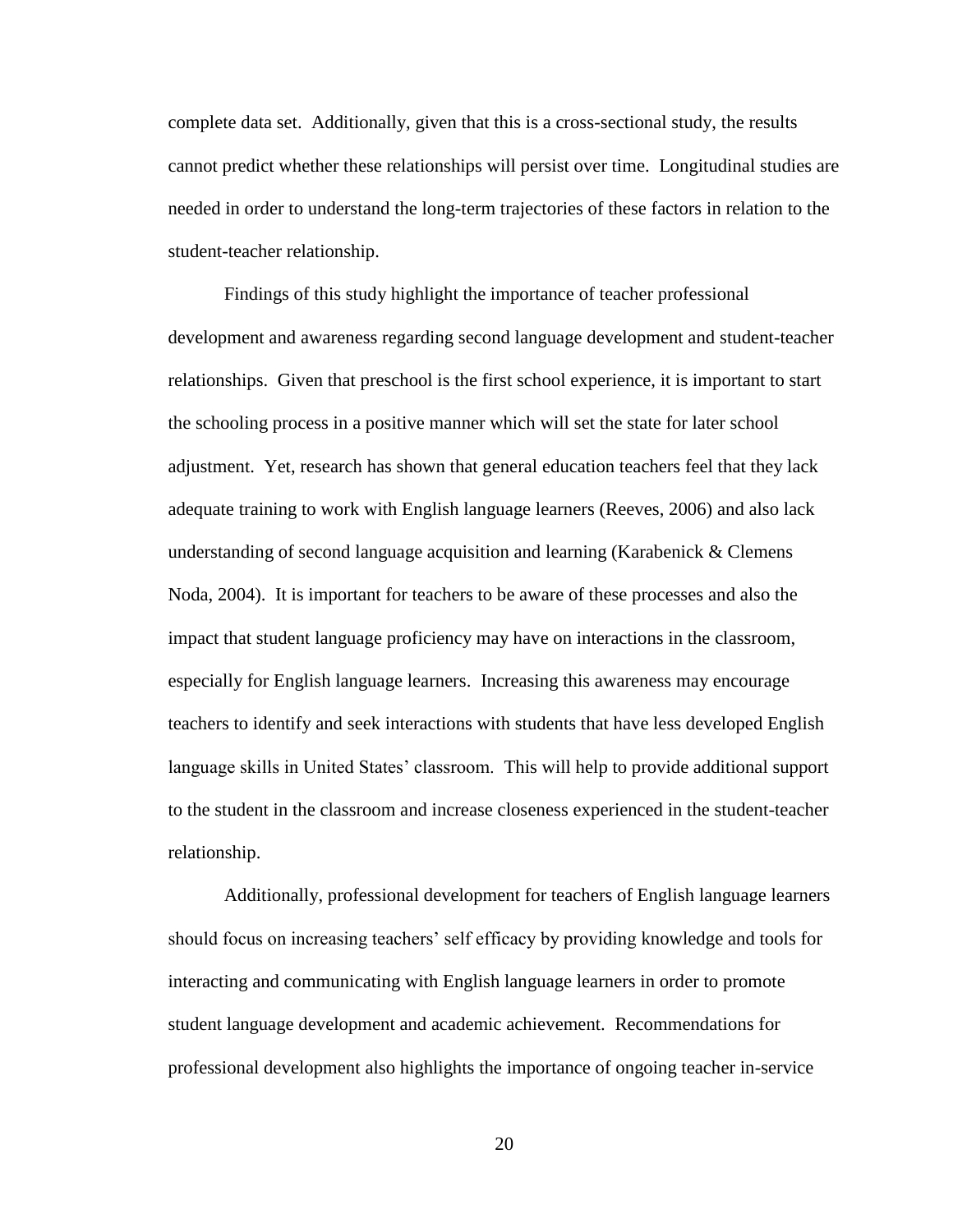training in order to provide the proper support necessary to adequately gain the knowledge and tools, as compared to one or two trainings over the course of the year (Reeves, 2006).

It is important to note that implications do not suggest that bilingual students be encouraged to learn English language skills in order to be successful in American classrooms and Spanish language skills should be de-emphasized. Rather, fostering native language development facilitates second language acquisition (Cummins 1991). Furthermore, fluent bilingualism has been linked to greater gains in academic performance than monolingual students (Golash-Boza, 2005). Consequently, professional development activities should challenge the common misconception that English language learners should avoid using their native language as they acquire English skills (Reeves, 2006).

The purpose of this study is to better understand factors that contribute to positive student-teacher relationships in a context of mostly monolingual English speaking school teachers in order to best foster their development for children and to provide an important protective factor. Research suggests that children who receive less support from teachers in adjusting to school are more likely to withdraw and experience poorer academic and social-emotional outcomes (Bergin & Bergin, 2009; McCargar, 1993). Research suggests that it is important for teachers of English language learners to promote language use and verbal interaction with both teachers and with peers (Simich-Dudgeon, 1998). During conversation, teachers have been encouraged to provide English language learners with feedback in order to facilitate their language construction. Specifically, the use of paraphrasing (Simich-Dudgeon, 1998) and scaffolding can be particularly useful as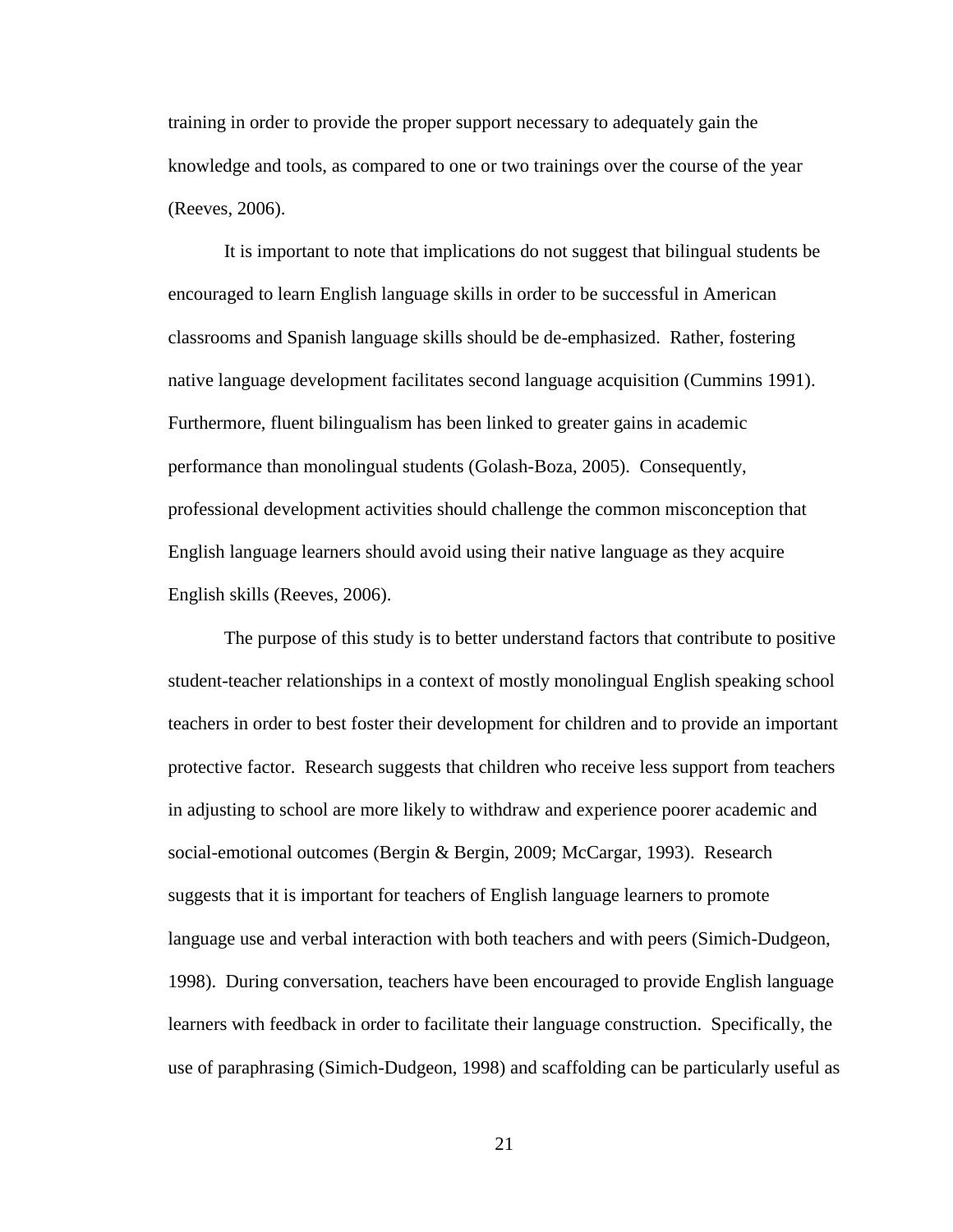it allows the student the ability to co-construct a response with the teacher during conversation (de Jong & Harper, 2005). Additionally, teachers should structure activities that support student initiated discussion, as this promotes a classroom environment supportive of their emergent language and cultural competence (Simich-Dudgeon, 1998). Lastly, teacher should encourage beginner English language learners to participate in teacher-structured, yet supportive, interactions in which the teacher encourages the use of nonverbal communicative repertoires such as pointing, adding features to diagrams, and demonstrating problem solving on the board (Simich-Dudgeon, 1998).

Future studies should focus on the longitudinal nature of language development and student-teacher relationships in order to understand whether or not this relationship persists over time. Given that positive student-teacher relationships facilitate achievement, social-emotional development, and language development over time, it is likely that as language skills increase, so will positive interactions. Furthermore, future studies should include temperamental aspects, such as shyness and assertiveness, in addition to language skills on the student-teacher relationship since these are important factors in seeking interactions in the classroom. Lastly, another important factor to consider in future studies includes temperamental and adult attachment factors of teachers. Specifically, teachers also experience temperamental differences, such as varying levels shyness, similarly to children. Consequently, these may be important factors, along with language skills, to consider in the development of student-teacher relationships.

In conclusion, this study emphasizes the importance of language skills in influencing the development of positive student-teacher relationships in English-Spanish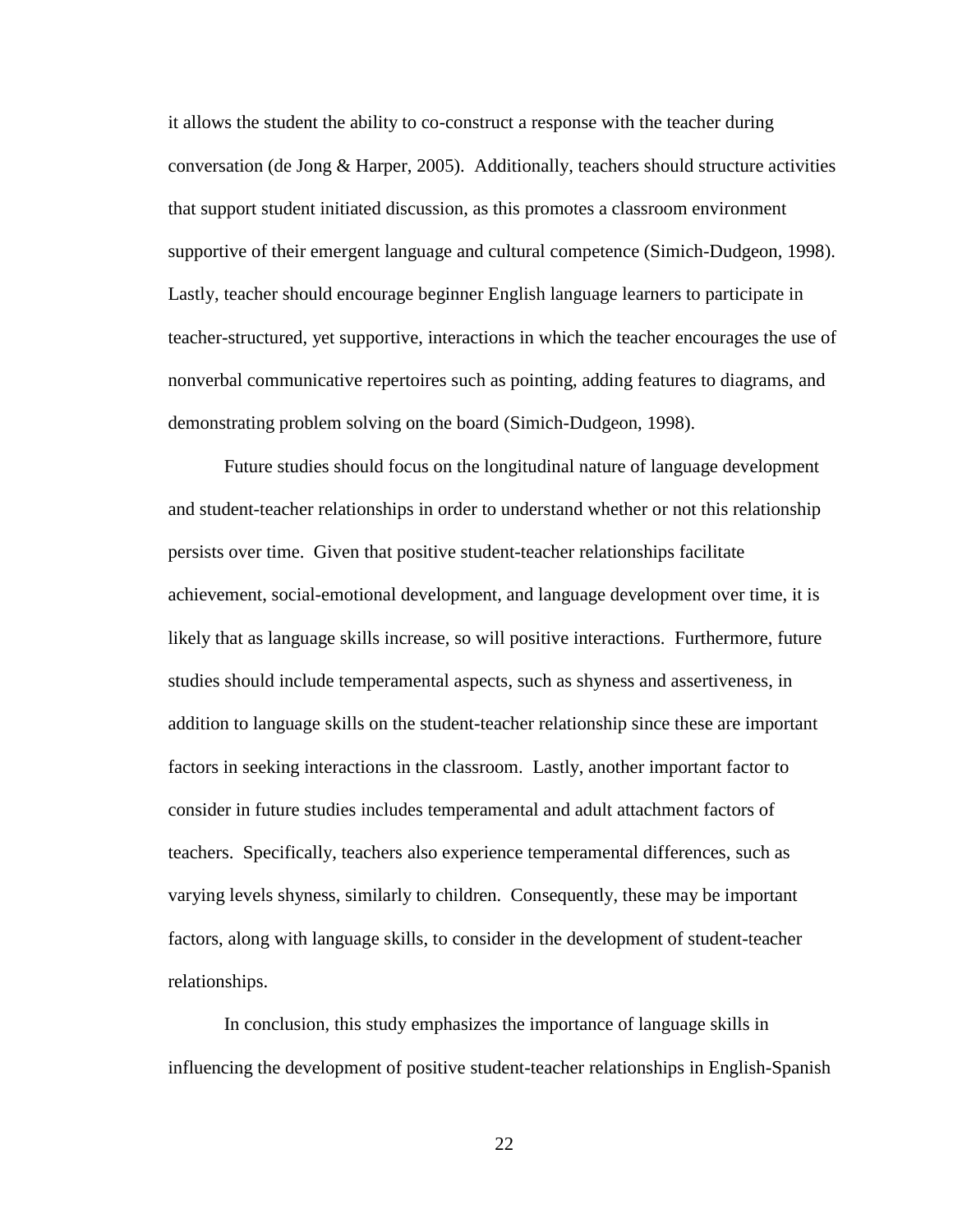bilingual children. These relationships are related to numerous positive developmental outcomes, especially for children living in impoverished conditions. Tailoring professional development activities for early education teachers to increase knowledge regarding second language acquisition and also to encourage identification and enhance interaction with students lacking language proficiency needed to communicate is an important tool for creating awareness concerning important aspects of developing positive relationships with students. This will help to not only increase teacher awareness, but also to provide additional support for bilingual children in the classroom.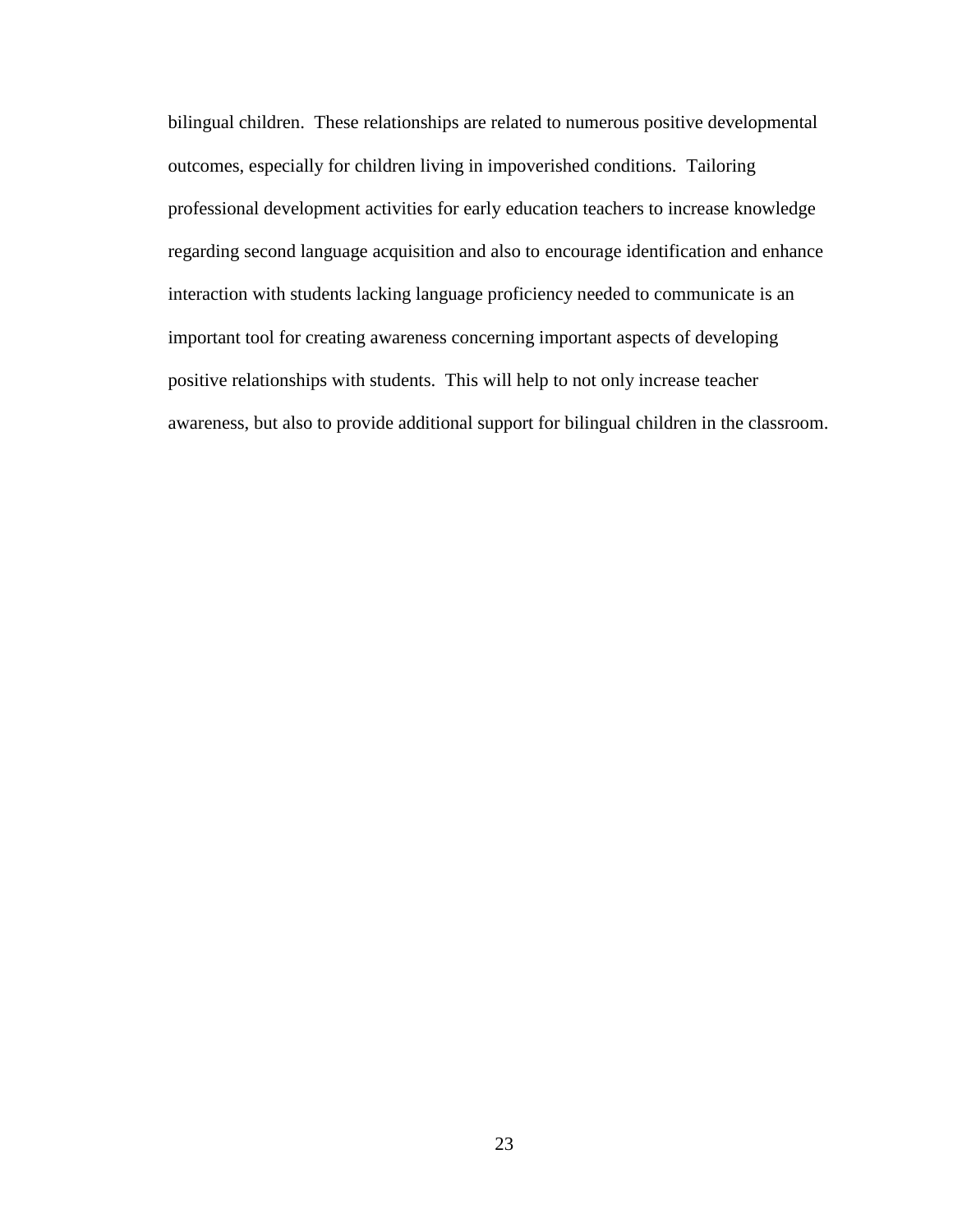#### References

- <span id="page-30-0"></span>Ainsworth, M. D. S., & Bell, S. M. (1970). Attachment, exploration, and separation: Illustrated by the behavior of one-year-olds in a strange situation. *Child Development, 41*(1), 49-67.
- Arbeau, K. A., Coplan, R. J., & Weeks, M. (2010). Shyness, teacher-child relationships, and socio-emotional adjustment in grade 1. *International Journal of Behavior Development, 34*(3), 259-269.
- Bailey, L. B. (2004). Interactive homework for increasing parent involvement and student reading achievement. *Childhood Education, 81*(1), 36-40.
- Bailey, L. B. (2006). Interactive homework: A tool for fostering parent-child interactions and improving learning outcomes for at-risk young children. *Early Childhood Education Journal, 34*(2), 155-167.
- Baker, J. A. (2006). Contributions of teacher-child relationships to positive school adjustment during elementary school. *Journal of School Psychology, 44*, 211-229.
- Bergin, C., & Bergin, D. (2009). Attachment in the classroom. *Educational Psychology Review, 21*, 141-170.
- Birch, S. H., & Ladd, G. W. (1997). The teacher-child relationship and children's early school adjustment. *Journal of School Psychology, 35,* 61–79.
- Bowlby, J. (1988). Developmental psychiatry comes of age. *The American Journal of Psychiatry, 145,* 1-10.
- Bretherton, I. (1990). Communication patterns, internal working models, and the intergenerational transmission of attachment relationships. *Infant Mental Health Journal, 11*(3), 237-252.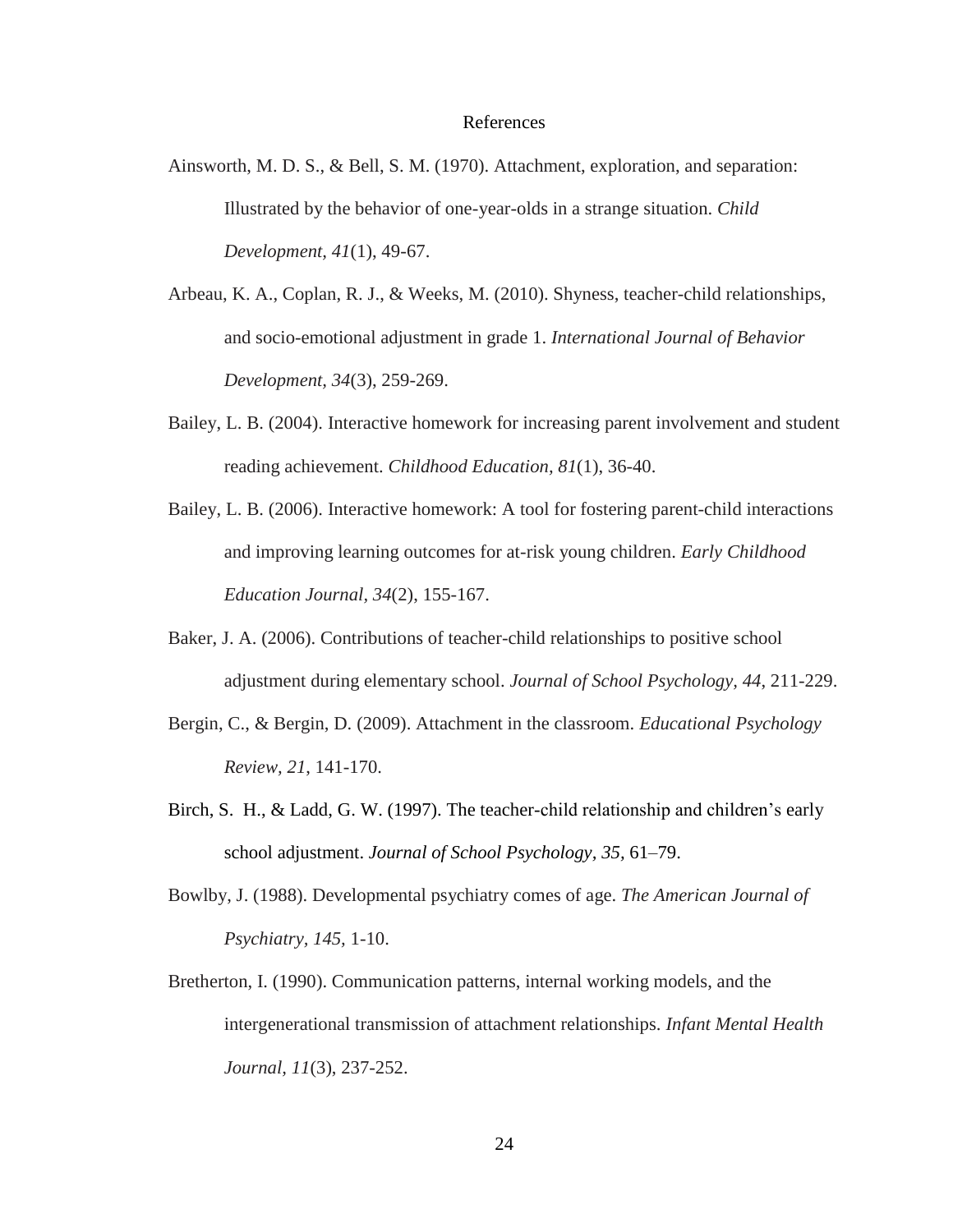- Brice, A. (2002). *The Hispanic Child: Speech, Language, Culture, and Education.* Boston, MA: Allyn & Bacon.
- Burchinal, M. R., Peisner-Feinberg, E., & Pianta, R. (2002). Development of academic skills from preschool through second grade: family and classroom predictors of developmental trajectories. *Journal of School Psychology, 40*(5), 415-436.
- Burchinal, M., Roberts, J. E., Zeisel, S. A., Hennon, E. A., & Hooper, S. (2006). Social risk and protective child, parenting, and childcare factors in early elementary school years. *Parenting: Science and Practice, 6*(1), 79-113.
- Crosnoe, R., Johnson, M. K., & Elder, G. H. (2004). Intergenerational bonding in school: The behavioral and contextual correlates of student-teacher relationships. *Sociology of Education, 77*(1), 60-80.
- Cummins, J. (1991). Interdependence of first- and second-language proficiency in bilingual children. In E. Bialystok (Ed.), *Language Processing in Bilingual Children* (70-86). New York, NY: Cambridge University Press.
- Davis, H. A. (2003). Conceptualizing the role and influence of student-teacher relationships on children's social and cognitive development. *Educational Psychologists, 38*(4), 207-234.
- Dearing, E., McCartney, K., & Taylor, B. A. (2009). Does higher quality early child care promote low-income children's math and reading achievement in middle childhood? *Child Development, 80*(5), 1329-1349.
- Decker, D. M., Dona, D. P., & Christenson, S. L. (2007). Behaviorally at-risk African American students: The importance of student-teacher relationships for student outcomes. *Journal of School Psychology, 45*(1), 83-109.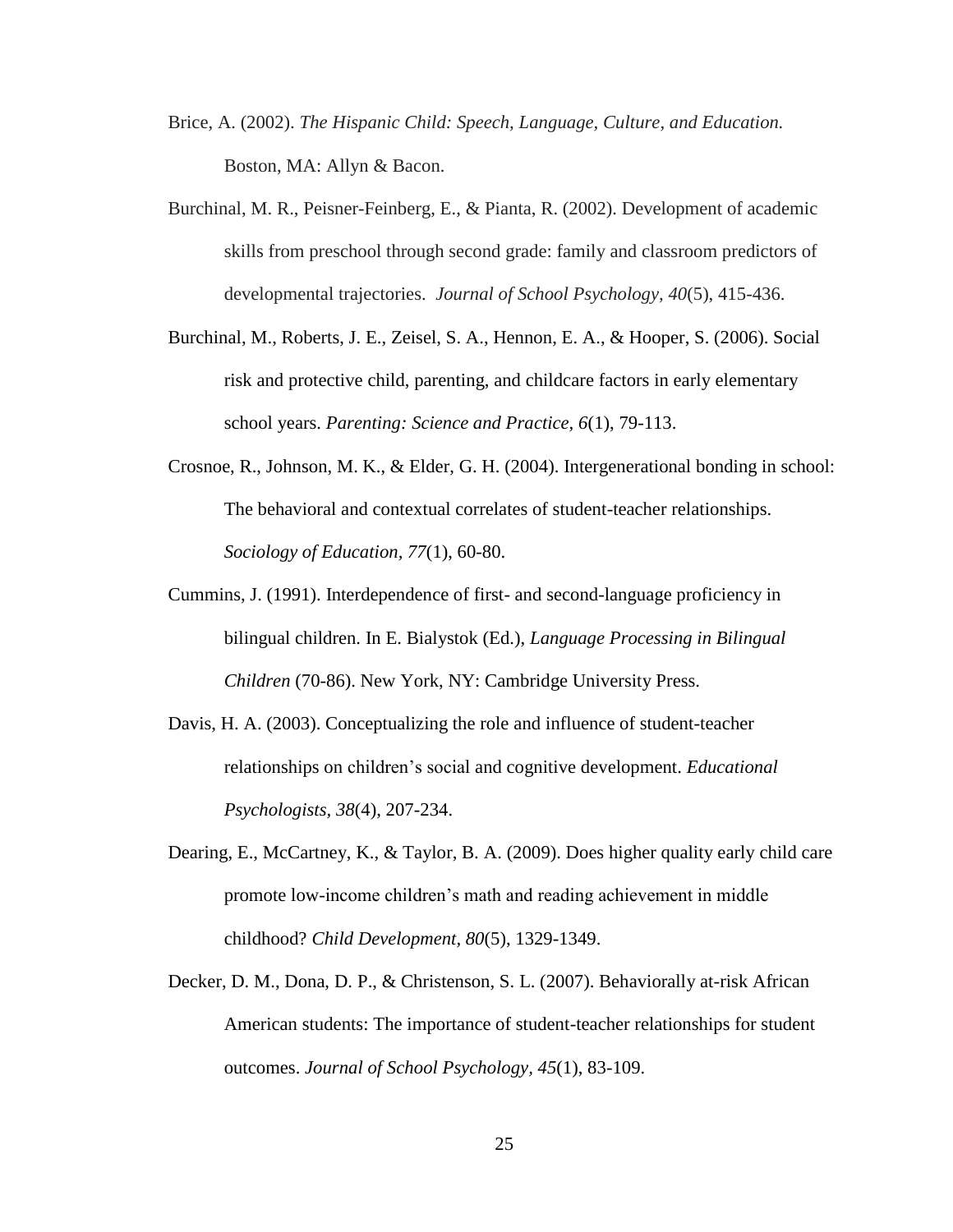- de Jong, E. J., & Harper, C. A. (2005). Preparing mainstream teachers for English language learners: Is being a good teacher good enough? *Teacher Education Quarterly, 32*(2), 101-124
- DeMulder, E., Denham, S., Schmidt, M., & Mitchell, J. (2000). Q-sort assessment of attachment security during the preschool years: links from home to school. *Developmental Psychology, 36,* 274-282.
- De Wolff, M., & van IJzendoorn, M. (1997). Sensitivity and attachment: A meta-analysis on parental antecedents of infant attachment. *Child Development, 68*(4), 571-591.
- Egeland, B., & Farber, E. A. (1984). Infant-mother attachment: factors related to its development and changes over time. *Child Development, 55*(3), 753-771.
- Esposito, C. (1999). Learning in urban blight: School climate and its effect on the school performance of urban, minority, low-income children. *School Psychology Review, 28*(3), 365-377.
- Fleishman, H. L., & Hopstock, P. J. (1993). *Descriptive study of services to limited English proficient students: Vol. 1 Summary of findings and conclusions.* Arlington, VA: Development Associates.
- Geekie, P., & Raban, B. (1994). Language learning at home and school. In C. Gallaway & B. J. Richards (Eds.), *Input and Interaction in Language Acquisition* (pp. 153- 180). New York, NY: Cambridge University Press.
- Girolametto, L., Hoaken, L., Weitzman, E., & van Lieshout, R. (2000). Patterns of adult child linguistic interaction in integrated day care groups. *Language, Speech, and Hearing Services in Schools, 31*, 155-168.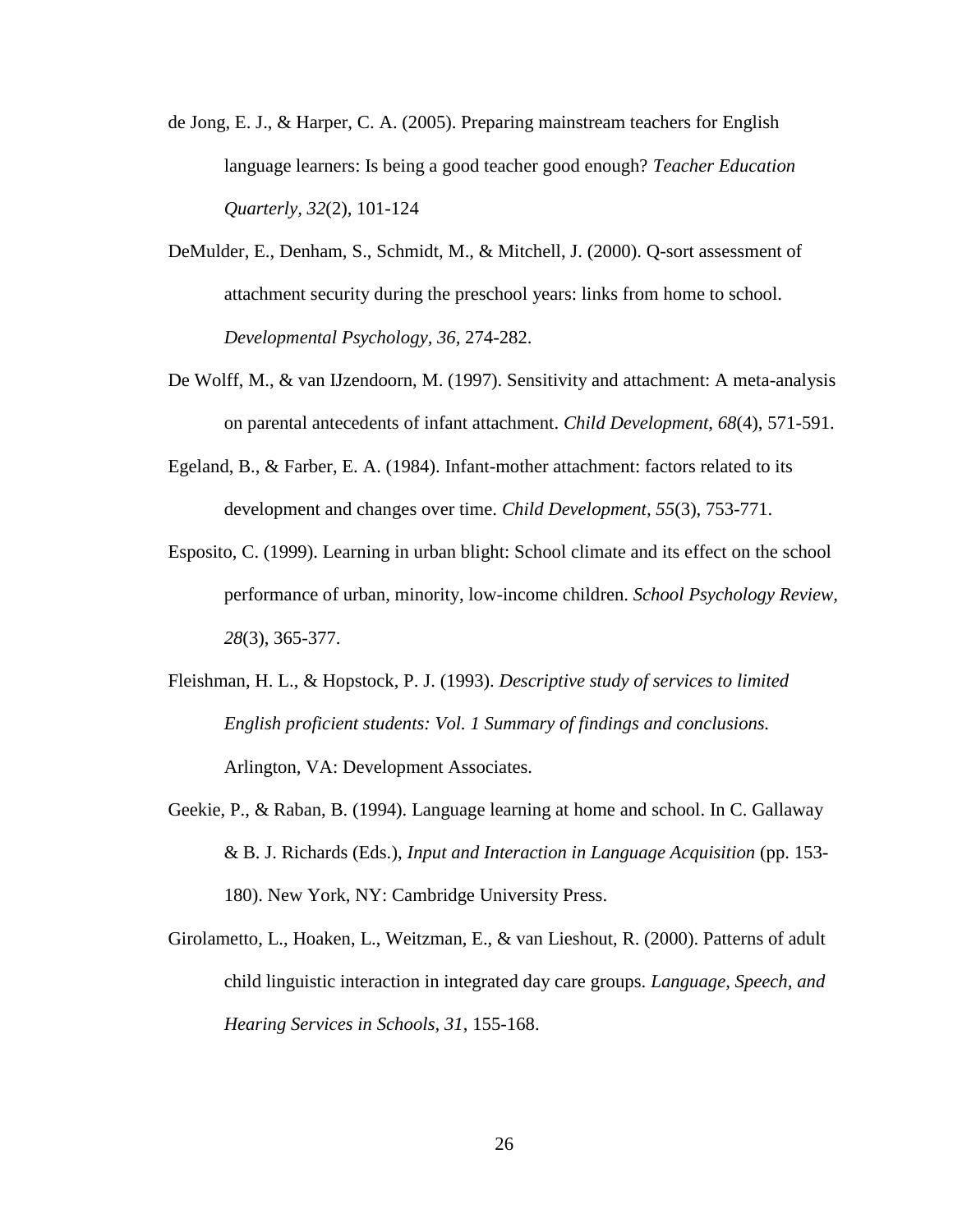- Girolametto, L., Weitzman, E., & Greenberg, J. (2003). Training day care staff to facilitate children's language. *American Journal of Speech-Language Pathology, 12,* 299-311.
- Golash-Boza, T. (2005). Assessing the advantages of bilingualism for the children of immigrants. *International Migration Review, 39*(3), 721-753.
- Hamre, B. K., & Pianta, R. C. (2001). Early teacher-child relationships and the trajectory of children's school outcomes through eighth grade. *Child Development, 72*(2), 625-638.
- Hoff-Ginsberg, E. (1998). The relation of birth order and socioeconomic status to children's language experience and language development. *Applied Psycholinguistics, 19*(4), 603-629.
- Jerome, E. M., Hamre, B. K., & Pianta, R. C. (2009). Teacher-child relationships from kindergarten to sixth grade: Early childhood predictors of teacher-perceived conflict and closeness. *Social Development, 18*(4), 915-945.
- Karabenick, S. A., & Clemens Noda, P. A. (2004). Professional development implications of teachers' beliefs and attitudes toward English language learners. *Bilingual Research Journal, 28*(1), 55-75.
- Karrass, J., & Braungart-Rieker, J. M. (2003). Parenting and temperament as interacting agents in early language development. *Parenting: Science and Practice, 3*(3), 235-259.
- Ladd, G. W., & Burgess, K. B. (1999). Charting the relationship trajectories of aggressive, withdrawn, and aggressive/withdrawn children during early grade school. *Child Development, 70*(4), 910-929.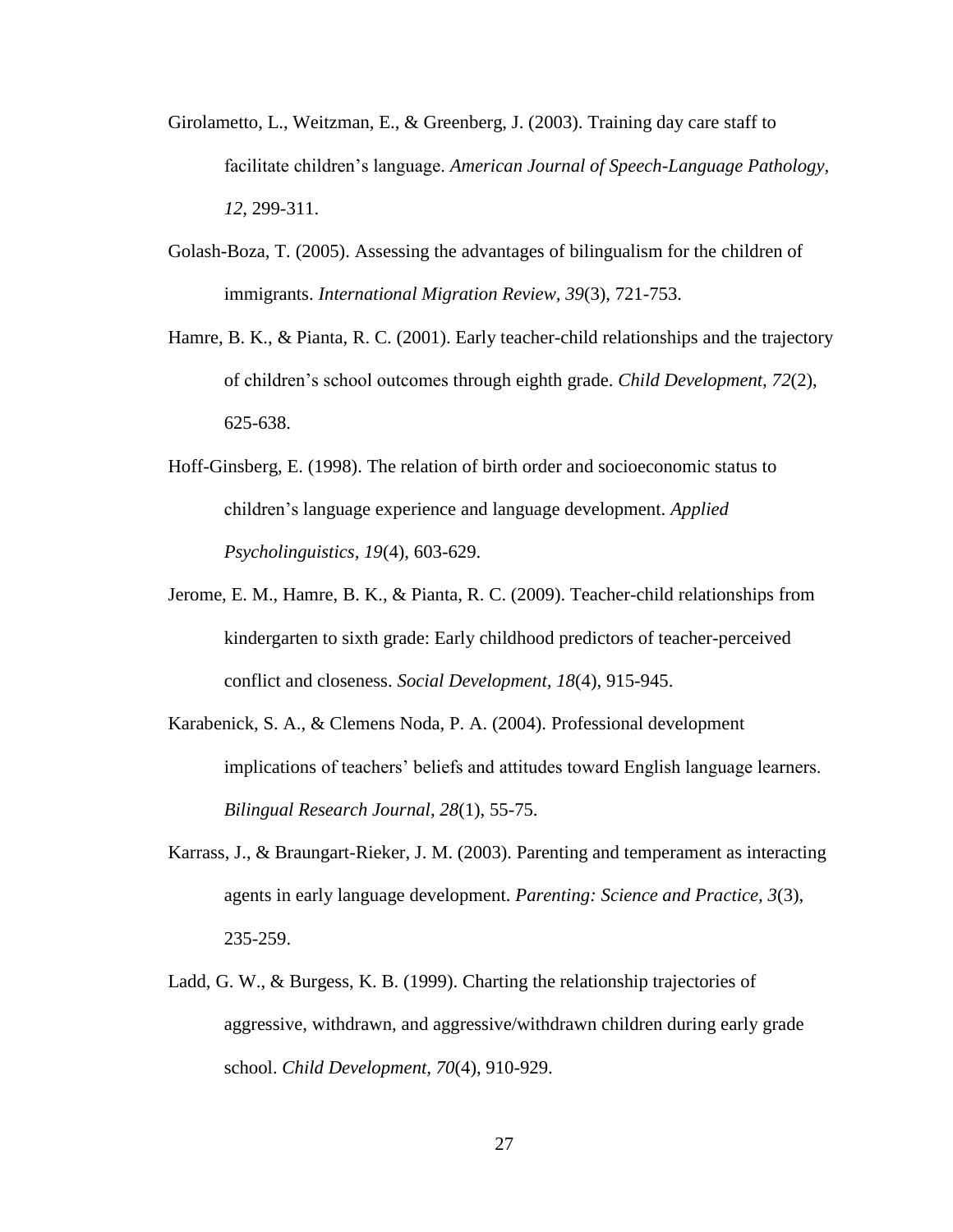- Madding, C. C. (2002). Socialization practices of Latinos. In A. E. Brice (Ed.), *The Hispanic Child: Speech, Language, Culture, and Education (pp. 68-84).* Boston, MA: Allyn & Bacon.
- McCargar, D. F. (1993). Teacher and student role expectations: Cross-cultural differences and implications. *The Modern Language Journal, 77*, 192-207.
- Oades-Sese, G. V., & Li, Y. (2011). Attachment relationships as predictors of language skills for at-risk bilingual preschool children. *Psychology in the Schools, 48*(7), 707-722.
- Oshima-Takane, Y., & Goodz, E. (1996). Birth order effects on early language development: Do second born children learn from overheard speech? *Child Development, 67*(2), 621-634.
- Pianta, R. C., & Nimetz, S. L. (1991). Relationships between children and teachers: Associations with classroom and home behavior. *Journal of Applied Developmental Psychology, 12*(3), 379-393.
- Pianta, R. C., Steinberg, M. S., & Rollins, K. B. (1995). The first two years of school: Teacher-child relationships and deflections in children's classroom adjustment. *Development and Psychopathology, 7*, 295-312.
- Pianta, R. C., Steinberg, M. S., & Rollins, K. B. (2009). The first two years of school: teacher child relationships and deflections in children's classroom adjustment. *Development and Psychopathology, 7*, 295-312.
- Pianta, R. C., & Stuhlman, M. W. (2004). Teacher-child relationships and children's success in the first years of school. *School Psychology Review, 33*(3), 444-458.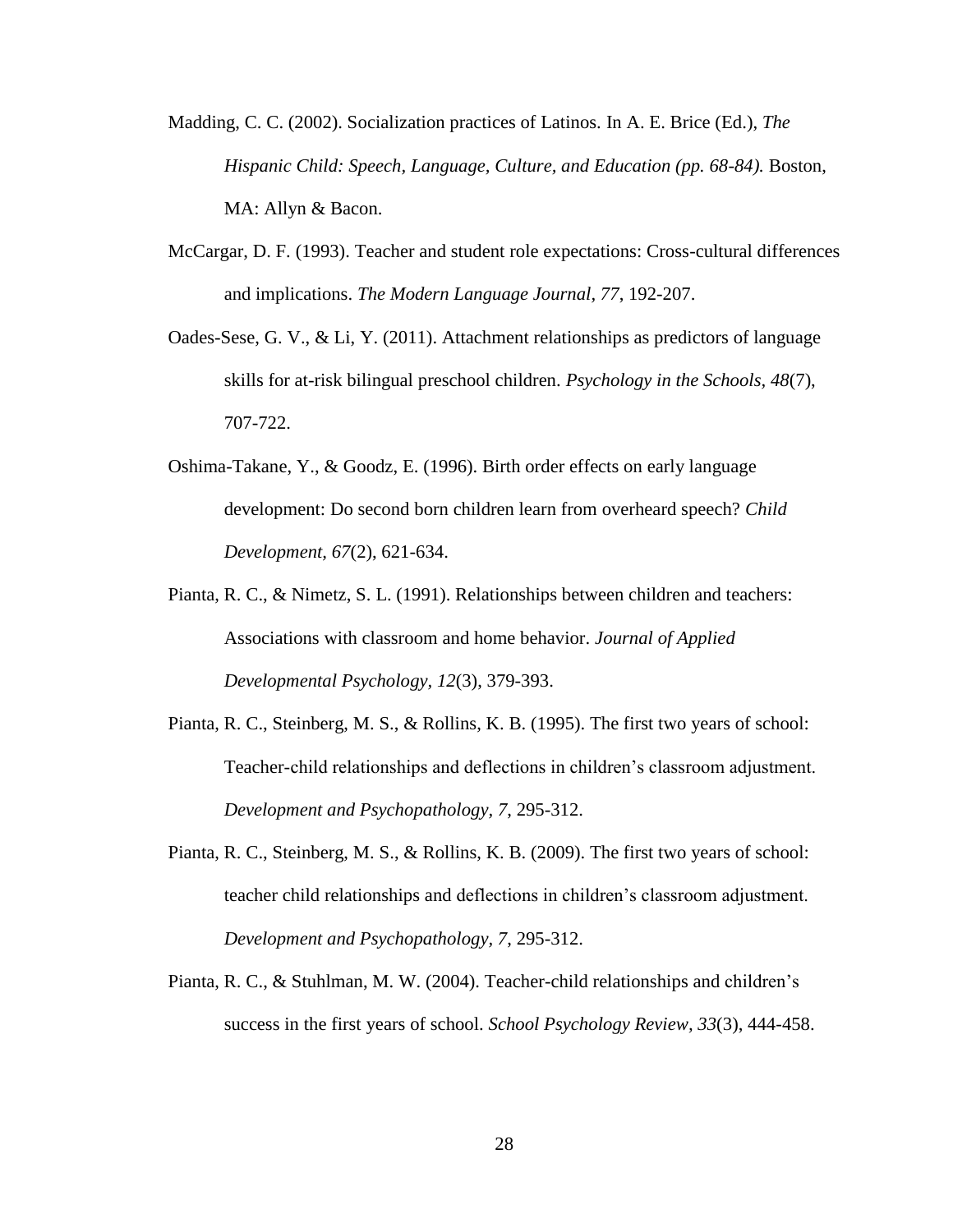- Qi, C. H., & Kaiser, A. P. (2004). Problem behaviors of low-income children with language delays: An observation study. *Journal of Speech, Language and Hearing Research, 47,* 595-609.
- Reeves, J. R. (2006). Secondary teacher attitudes toward including English-language learners in mainstream classrooms. *The Journal of Educational Research, 99*(3), 131-142.
- Rudasill, K. M., & Rimm-Kaufman, S. E. (2009). Teacher-child relationship quality: The roles of child temperament and teacher-child interactions. *Early Childhood Research Quarterly, 24*, 107-120.
- Rudasill, K. M., Rimm-Kaufman, S. E., Justice, L. M., & Pence, K. (2006). Temperament and language skills as predictors of teacher-child relationship quality in preschool. *Early Education & Development, 17*(2), 271-291.
- Simich-Dudgeon, C. (1998). Classroom strategies for encouraging collaborative discussion. *Directions in Language and Education: National Clearinghouse for Bilingual Education, 12,* 1-14.
- Skinner, E. A., & Belmont, M. J. (1993). Motivation in the classroom: Reciprocal effects of teacher behavior and student engagement across the school year. *Journal of Educational Psychology, 85*(4), 571-581.
- Sroufe, L. A. (1988). The role of infant-caregiver attachment in development. In J. Belsky & T. Nezworski (Eds), *Clinical Implications of Attachment,* Hillsdale, New Jersey: Lawrence Erlbaum Associates, Inc.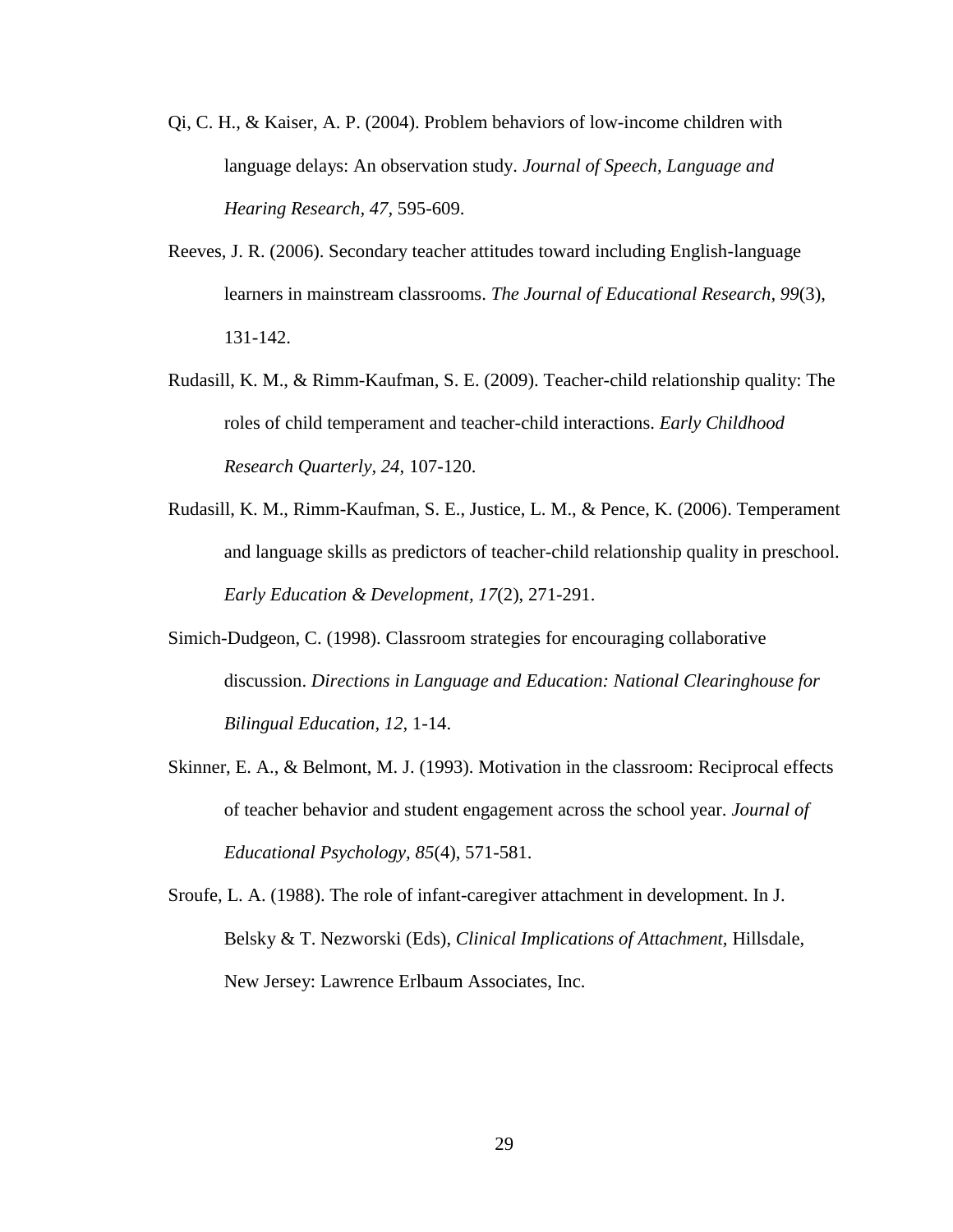- Stowe, R. M., Arnold, D. H., & Ortiz, C. (1999). Gender differences in the relationship of language development to disruptive behavior and peer relationships in preschoolers. *Journal of Applied Developmental Psychology, 20*(4), 521-536.
- Tomasello, M. (2003). *Constructing a Language: A Usage-Based Theory of Language Acquisition.* Cambridge, MA: Harvard University Press.
- U.S. Census on poverty:

http://www.census.gov/hhes/www/poverty/data/incpovhlth/2009/table4.pdf

- Vagh, S. B., Pan, B. A., & Mancilla-Martinez, J. (2009). Measuring growth in bilingual and monolingual children's English productive vocabulary development: the utility of combining parent and teacher report. *Child Development, 80*(5), 1545- 1563.
- Woodcock, R. W., Muñoz-Sandoval, A. F., Ruef, M. L., & Alvarado, C. G. (2005). Woodcock-Muñoz Language Survey--Revised, English Form. Itasca, IL: Riverside Publishing.
- Woodcock, R. W., Muñoz-Sandoval, A. F., Ruef, M. L., & Alvarado, C. G. (2005). Woodcock-Muñoz Language Survey--Revised, Spanish Form. Itasca, IL: Riverside Publishing.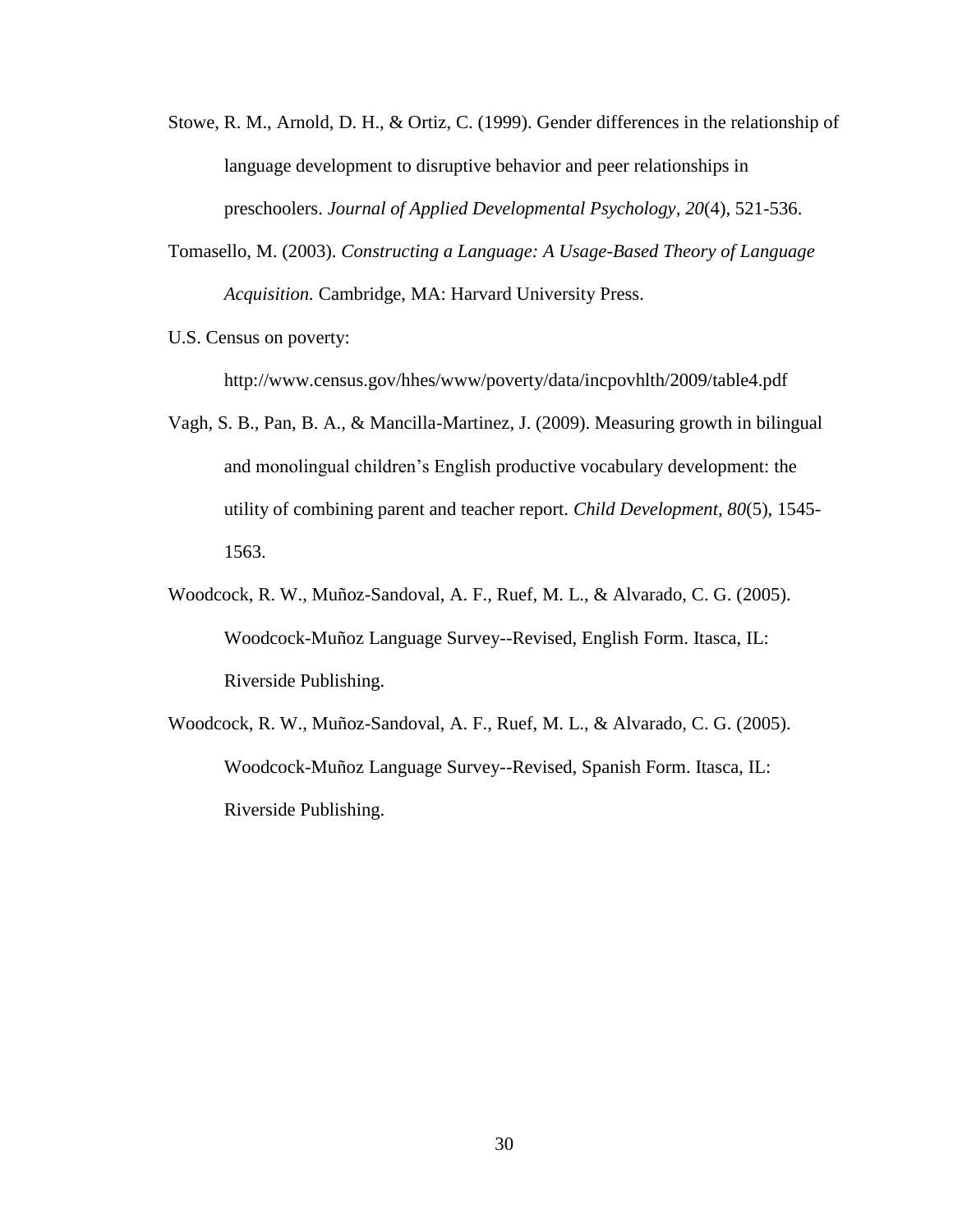# **APPENDICES**

|                                    | $\boldsymbol{N}$ | $\%$   | $%$ Missing | $\boldsymbol{M}$ | SD   |
|------------------------------------|------------------|--------|-------------|------------------|------|
| <b>Child Characteristics</b>       |                  |        |             |                  |      |
| Age                                | 468              |        | 1.27%       | 4.42             | 0.60 |
| Gender                             | 472              |        | 0.42%       |                  |      |
| Female                             | 242              | 51.05% |             |                  |      |
| Male                               | 230              | 48.52% |             |                  |      |
| <b>WMLS-R Language Skills</b>      |                  |        |             |                  |      |
| <b>English Oral Language Total</b> | 352              |        | 25.74%      |                  |      |
| Spanish Oral Language Total        | 403              |        | 15.98%      |                  |      |
| <b>STRS</b>                        |                  |        |             |                  |      |
| Closeness                          | 419              |        | 11.60%      |                  |      |
| Conflict                           | 419              |        | 11.60%      |                  |      |
| Dependency                         | 420              |        | 11.39%      |                  |      |

<span id="page-37-0"></span>Table 1 *Demographic Characteristics of Participants*

Note: WMLS-R = Woodcock Muñoz Language Survey – Revised.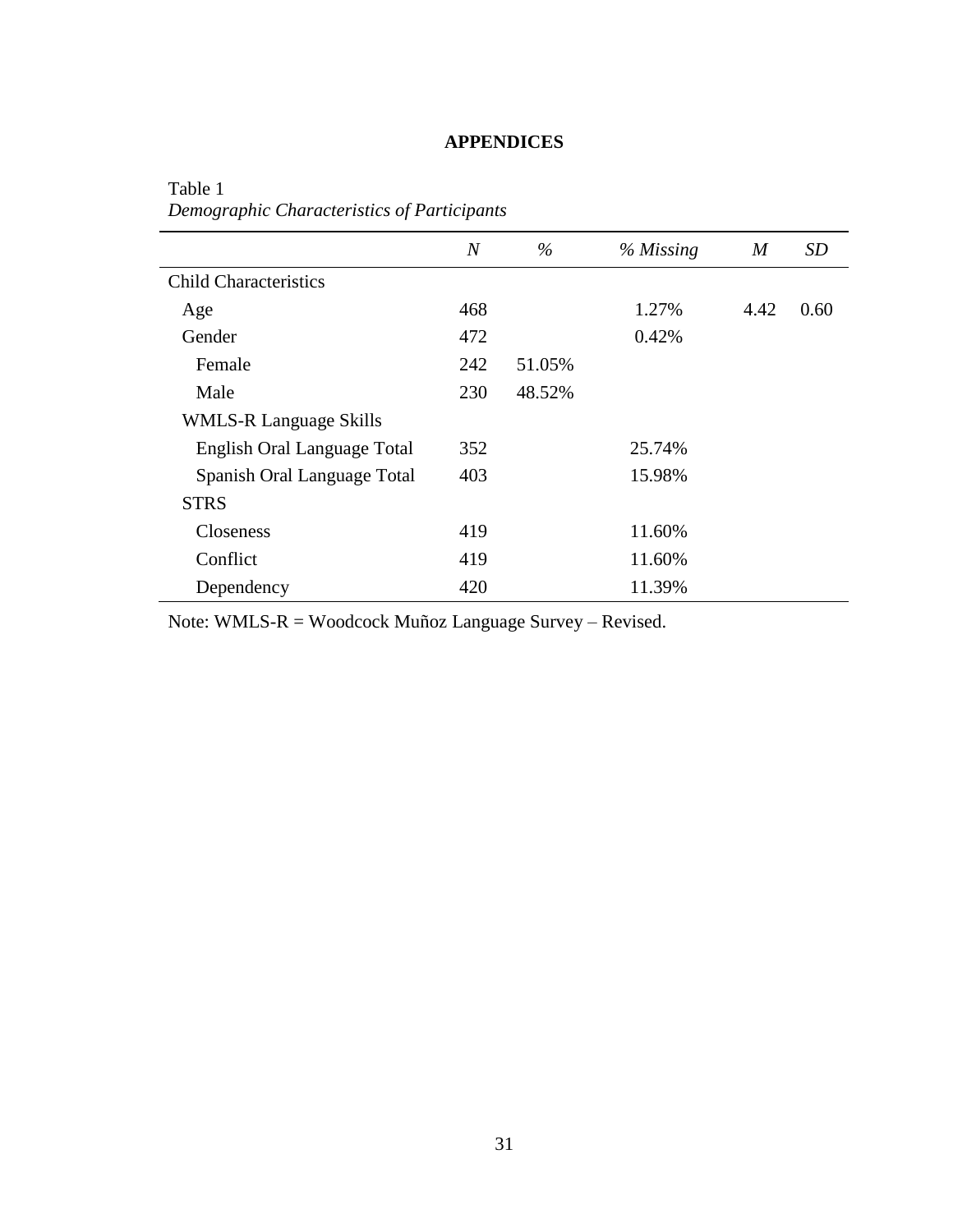| Variable                                      | 1       | 2       | 3        | $\overline{4}$ | 5     |
|-----------------------------------------------|---------|---------|----------|----------------|-------|
| 1. WMLS-R Oral Lang Total-English             |         |         |          |                |       |
| 2. WMLS-R Oral Lang Total-Spanish             | $-.13*$ |         |          |                |       |
| <b>STRS Closeness</b><br>3.                   | $.33**$ | $.13*$  |          |                |       |
| <b>STRS</b> Conflict<br>4.                    | $-.051$ | $-.072$ | $-.37**$ |                |       |
| <b>STRS</b> Dependency<br>5.                  | $-.006$ | .048    | .035     | $.38**$        |       |
|                                               |         |         |          |                |       |
| Mean                                          | 80.68   | 54.97   | 50.16    | 50.25          | 50.10 |
| <b>SD</b>                                     | 23.58   | 26.18   | 9.79     | 10.40          | 10.04 |
| 44.701<br>$\star$ $\sim$ $\Lambda$ $\epsilon$ |         |         |          |                |       |

Table 2 *Zero-order Correlations, Means, and Standard Deviations for All Study Variables*

 $**p* < .05.$  \*\* $$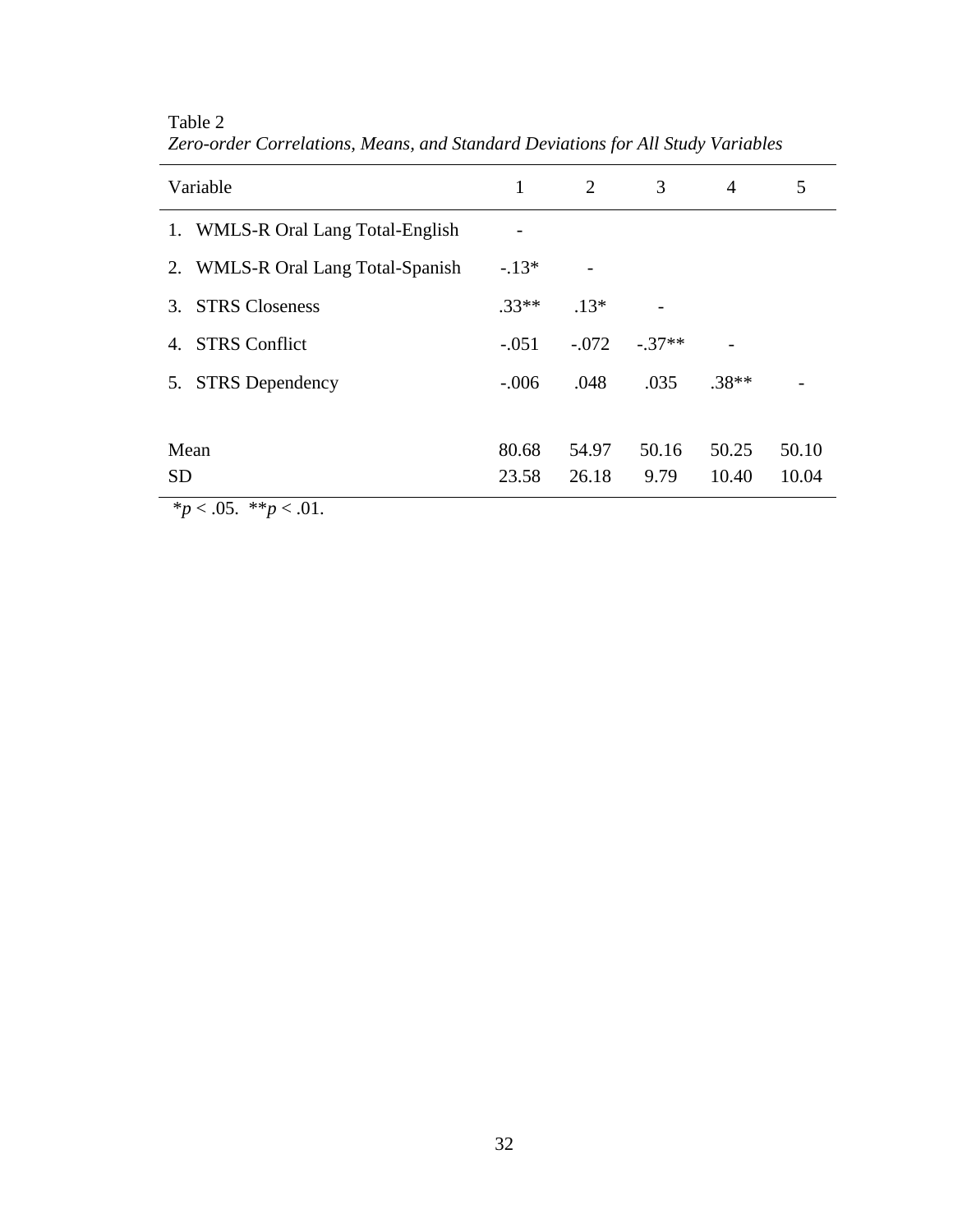|                                  | Model 1          |          | Model 2          |                  |      | Model 3         |                  |      |                   |
|----------------------------------|------------------|----------|------------------|------------------|------|-----------------|------------------|------|-------------------|
| Variable                         | $\boldsymbol{B}$ | $\rm SE$ | 95% CI           | $\boldsymbol{B}$ | SE   | 95% CI          | $\boldsymbol{B}$ | SE   | 95% CI            |
| Constant                         |                  |          |                  |                  |      |                 |                  |      |                   |
| Gender $(1 = male)$              | $-0.18**$        | 1.09     | $[-5.90, -5.53]$ | $-0.12*$         | 1.04 | $[-4.55, 4.31]$ | $-0.17$          | 4.59 | $[-12.51, 12.17]$ |
| Age                              | $-0.12$          | 0.95     | $[-0.69, -0.45]$ | 0.03             | 0.90 | $[-1.23, 1.29]$ | 0.03             | 0.91 | $[-1.24, 1.30]$   |
| WMLS-R                           |                  |          |                  |                  |      |                 |                  |      |                   |
| Oral Language Total -<br>Spanish |                  |          |                  | $0.19***$        | 0.02 | $[-0.13, 0.51]$ | 0.18             | 0.06 | $[-0.37, 0.24]$   |
| Oral Language Total -<br>English |                  |          |                  | $0.34***$        | 0.02 | [0.25, 0.43]    | 0.30             | 0.07 | [0.29, 0.31]      |
| Gender X Spanish                 |                  |          |                  |                  |      |                 | 0.01             | 0.04 | $[-0.07, 0.09]$   |
| Gender X English                 |                  |          |                  |                  |      |                 | 0.05             | 0.04 | $[-0.03, 0.13]$   |
| Model $R^2$                      | 0.04             |          |                  | 0.17             |      |                 | 0.17             |      |                   |
| Change in $R^2$                  | 0.04             |          |                  | 0.13             |      |                 | 0.00             |      |                   |
| $\cal F$                         | 6.47             |          |                  | 23.11            |      |                 | 0.03             |      |                   |
| $df$ (Residual)                  | 310              |          |                  | 308              |      |                 | 306              |      |                   |

Table 3 *Hierarchical Multiple Regression Analysis Predicting Student-Teacher Closeness from Age, Gender, Language Skills*

\**p* < .05. \*\**p* < .01. \*\*\**p* < .001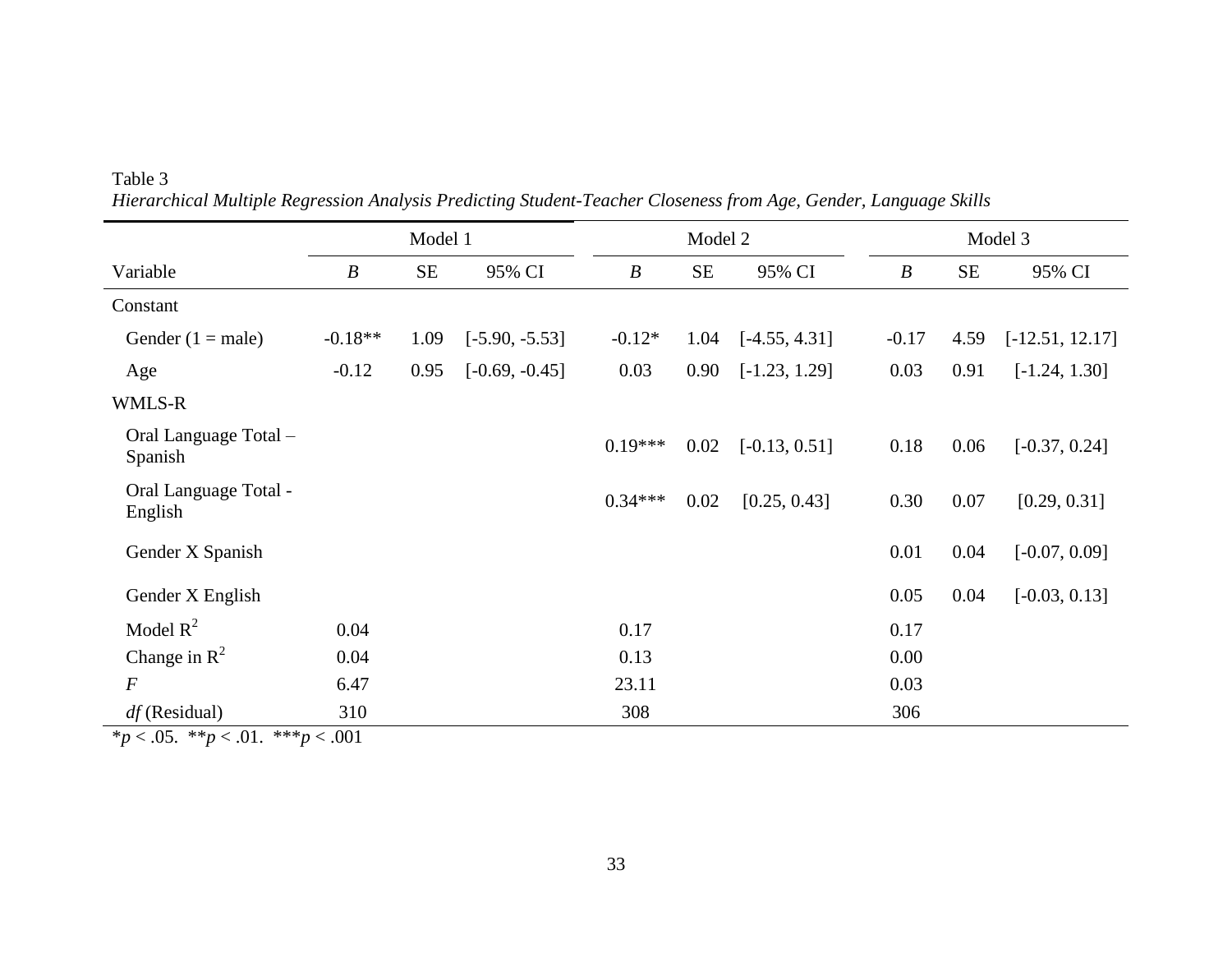|                                  |                  | Model 1<br>Model 2<br>Model 3 |                 |                  |          |                 |                  |          |                  |
|----------------------------------|------------------|-------------------------------|-----------------|------------------|----------|-----------------|------------------|----------|------------------|
| Variable                         | $\boldsymbol{B}$ | $\rm SE$                      | 95% CI          | $\boldsymbol{B}$ | $\rm SE$ | 95% CI          | $\boldsymbol{B}$ | $\rm SE$ | 95% CI           |
| Constant                         |                  |                               |                 |                  |          |                 |                  |          |                  |
| Gender $(1 = male)$              | $0.13*$          | 1.17                          | $[-0.23, 0.49]$ | 0.12             | 1.19     | [0.07, 0.17]    | 0.08             | 5.26     | $[-8.64, 8.80]$  |
| Age                              | 0.07             | 1.02                          | $[-0.73, 0.87]$ | 0.08             | 1.03     | $[-0.59, 0.75]$ | 0.08             | 1.05     | $[-0.61, 0.77]$  |
| WMLS-R                           |                  |                               |                 |                  |          |                 |                  |          |                  |
| Oral Language Total -<br>Spanish |                  |                               |                 | $-0.05$          | 0.02     | $[-0.12, 0.02]$ | $-0.02$          | 0.07     | $[-0.17, 0.13]$  |
| Oral Language Total -<br>English |                  |                               |                 | $-0.06$          | 0.03     | $[-0.02, 0.14]$ | $-0.12$          | 0.08     | $[-0.33, 0.09]$  |
| Gender X Spanish                 |                  |                               |                 |                  |          |                 | $-0.05$          | 0.05     | $[-0.15, 0.05]$  |
| Gender X English                 |                  |                               |                 |                  |          |                 | 0.08             | 0.05     | $[-0.003, 0.16]$ |
| Model $R^2$                      | 0.02             |                               |                 | 0.03             |          |                 | 0.03             |          |                  |
| Change in $R^2$                  | 0.02             |                               |                 | 0.01             |          |                 | 0.00             |          |                  |
| $\cal F$                         | 3.18             |                               |                 | 0.85             |          |                 | 0.09             |          |                  |
| $df$ (Residual)                  | 310              |                               |                 | 308              |          |                 | 306              |          |                  |

Table 4 *Hierarchical Multiple Regression Analysis Predicting Student-Teacher Conflict From Age, Gender, and Language Skills*

 $*_{p < .05.} *_{p < .01.} * *_{p < .001}$